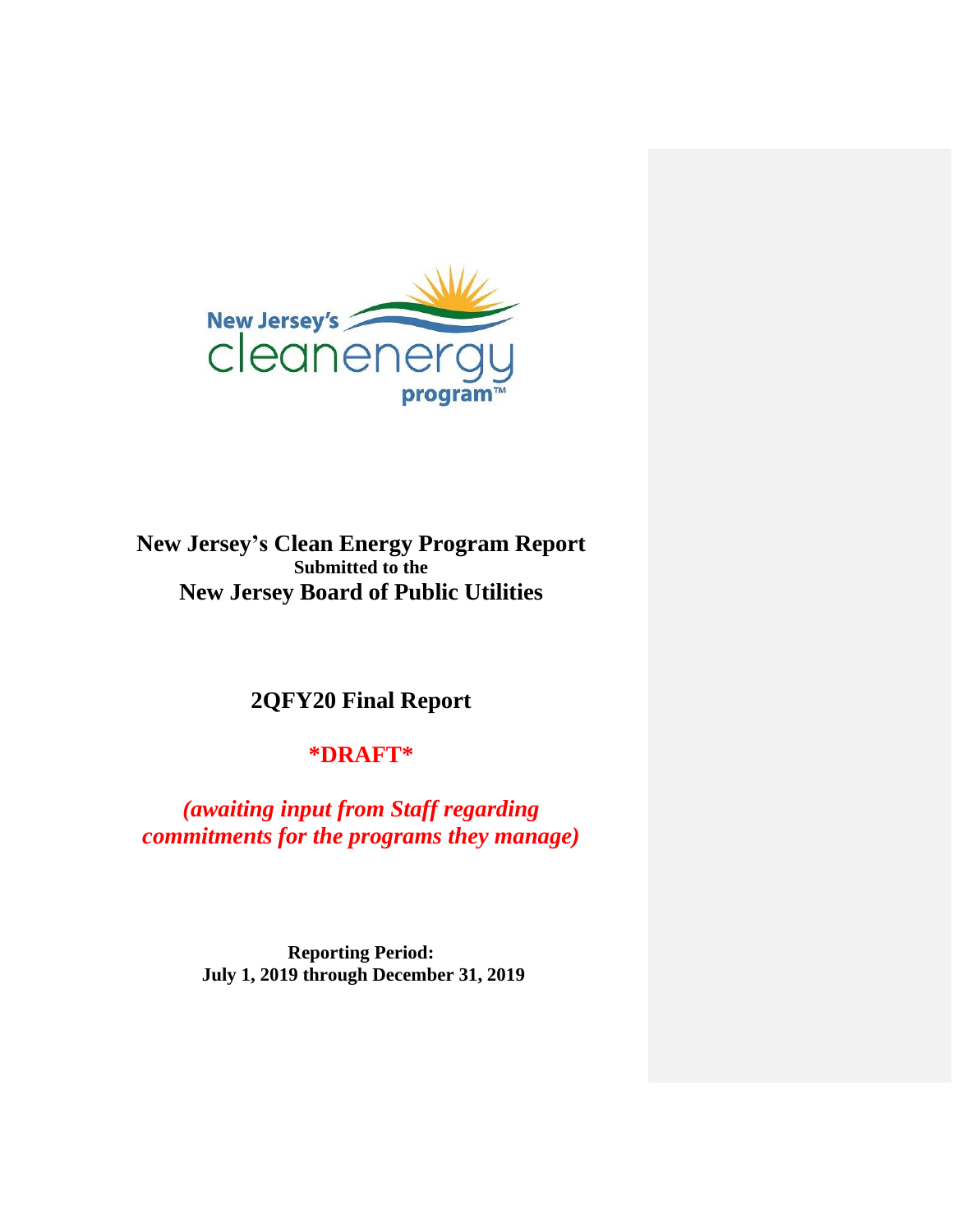## **Table of Contents**

| I.   |                                                                                                                                      |    |
|------|--------------------------------------------------------------------------------------------------------------------------------------|----|
| H.   |                                                                                                                                      |    |
| III. | 2QFY20 Reporting Data Worksheets                                                                                                     |    |
|      |                                                                                                                                      |    |
|      |                                                                                                                                      |    |
|      |                                                                                                                                      |    |
|      |                                                                                                                                      |    |
|      |                                                                                                                                      |    |
|      |                                                                                                                                      |    |
|      |                                                                                                                                      |    |
|      |                                                                                                                                      |    |
|      | IV. Notes and Definitions <b>CONSUMER</b> 2020 Notes and Definitions <b>CONSUMER</b> 2020 Notes and Definitions <b>CONSUMER</b> 2020 | 22 |

*New Jersey's Clean Energy Program 2QFY20 Report*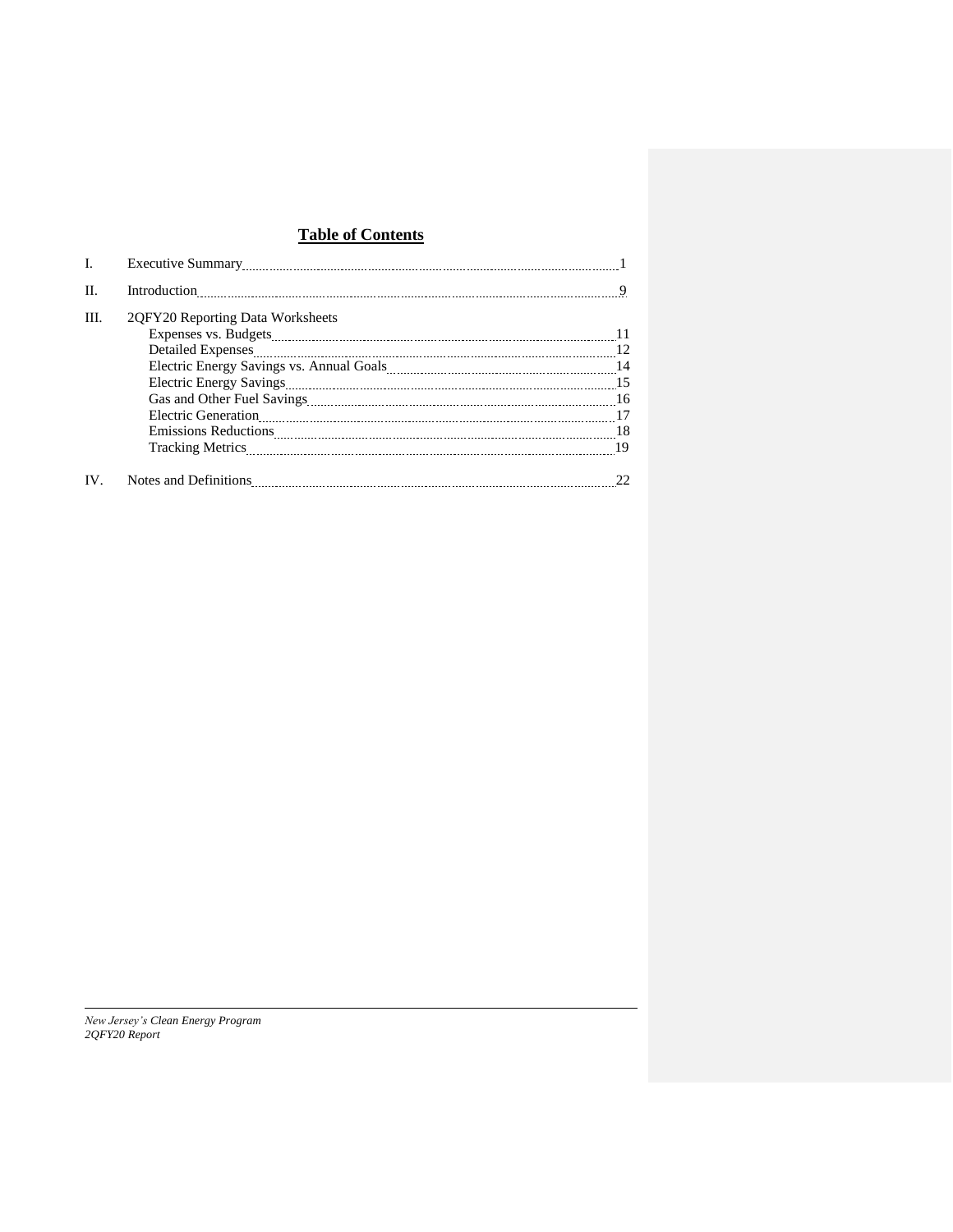## **I. Executive Summary**

This document reports the results of New Jersey's Clean Energy Program (NJCEP), administered by the New Jersey Board of Public Utilities' (the "Board" or "NJBPU") Division of Clean Energy. Included are financial, tracking metric, energy saving/generation and emission reduction data for the statewide energy efficiency and renewable energy programs. This report captures the progress of the clean energy programs in place during the period from July 1, 2019 through December 31, 2019 also referred to as 2QFY20.

In its role as NJCEP Program Administrator, TRC Energy Services (TRC), a division of TRC Environmental Corp., and members of its team including CLEAResult, manage the majority of the NJCEP programs and reports on the activities of the Division of Clean Energy, the NJ Economic Development Authority and six of New Jersey's investor-owned electric and natural gas utilities as related to their involvement in the operation of the Comfort Partners Low-Income program.

Section III of this report includes detailed worksheets showing:

- 1. Expenditures compared to budgets for each program;
- 2. Expenditures broken down by the following specific expense categories:
	- a. Administration & Program Development
	- b. Sales, Call Centers, Marketing and Website
	- c. Training
	- d. Rebates, Grants, and Other Direct Incentives
	- e. Rebate Processing, Inspections, and Other Quality Control
	- f. Evaluation and Related Research
- 3. Metric tracking results from implementation of any given program.
- 4. Annual electric and gas energy savings compared to annual goals.
- 5. Annual and lifetime:
	- a. electric and natural gas energy savings and demand reductions;
	- b. CHP and fuel cell electric capacity and generation; and
	- c. renewable energy capacity and generation; and
- 6. Annual and lifetime emissions reductions for Carbon Dioxide (CO2), Nitric Oxide (NOx), Sulfur Dioxide (SO2) and Mercury (Hg)

The tables presented below summarize the program results reported in more detail in Section III. Table 1 (below) includes program budgets, actual spending and commitments for the energy efficiency programs, the renewable energy programs, the distributed energy resources programs, the EDA programs, and for the Division of Clean Energy program administration costs. Committed expenditures in Tables 1-5 represent firm commitments that existed as of December 31, 2019 for incentives that will be paid upon project completion, which for certain programs such as Pay-for-Performance and Residential New Construction could be up to two years after the commitment is made. Committed expenses are paid out of the budget in the year the project is completed.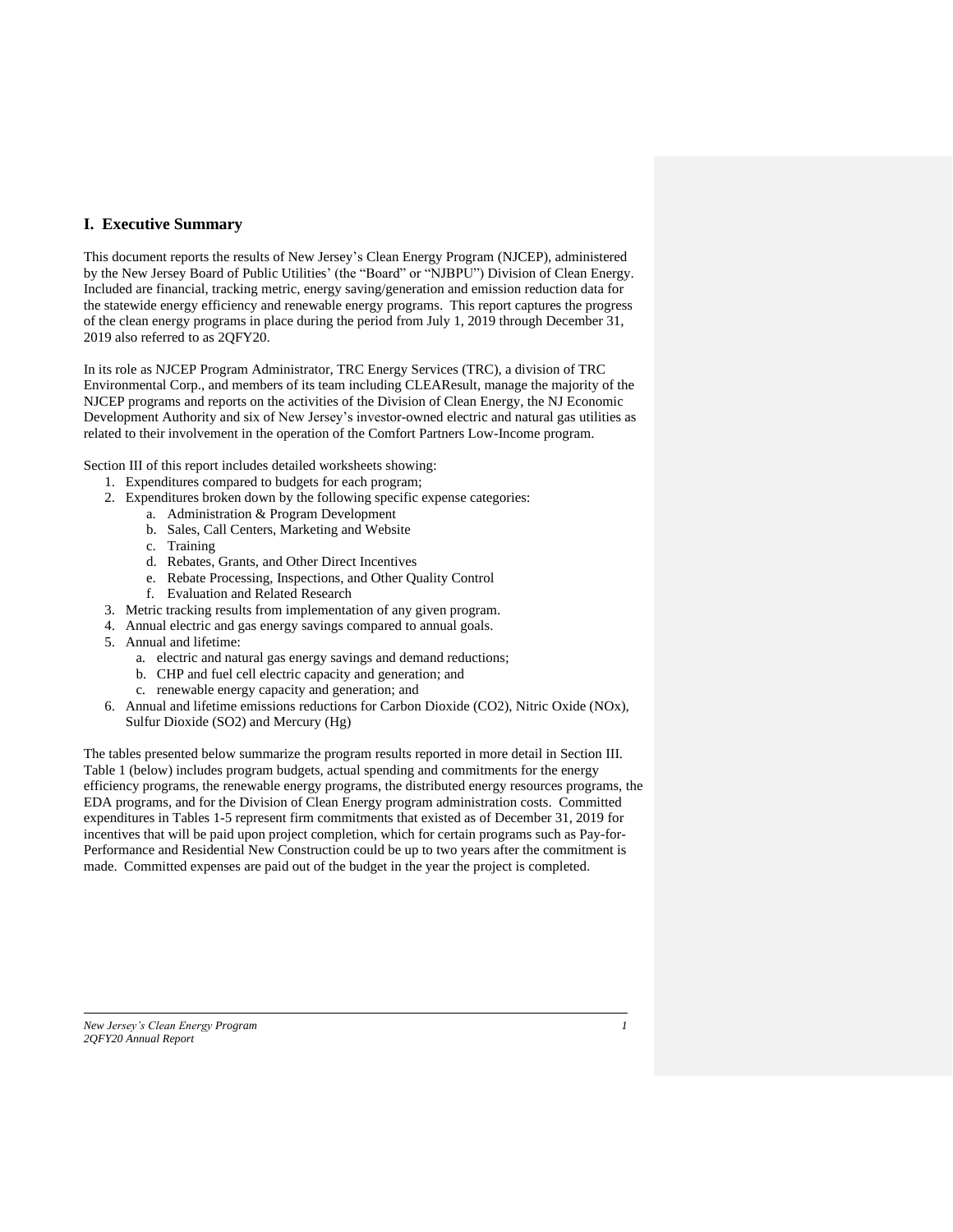*Table 1: Budgets and Expenditures*

| <b>Summary of Budget and Expenditures</b><br>Statewide: 2QFY20 (7/1/19 - 12/31/19) |                  |                 |                                     |                  |  |  |  |  |
|------------------------------------------------------------------------------------|------------------|-----------------|-------------------------------------|------------------|--|--|--|--|
|                                                                                    | <b>Budget</b>    | Actual          | <b>Expenses</b><br><b>Committed</b> | <b>Total</b>     |  |  |  |  |
| <b>Energy Efficiency (EE)</b>                                                      | \$363,973,479.70 | \$78,567,978.36 | \$107,548,270.42                    | \$186,116,248.78 |  |  |  |  |
| <b>Distributed Energy Resources</b>                                                | \$30.344.822.65  | \$978.481.84    | \$17,407,960.00                     | \$18,386,441.84  |  |  |  |  |
| <b>Renewable Energy Programs</b>                                                   | \$8,280,623.05   | \$985,251.88    | \$0.00                              | \$985,251.88     |  |  |  |  |
| <b>EDA Programs</b>                                                                | \$91,007.38      | \$37,745.40     | \$0.00                              | \$37,745.40      |  |  |  |  |
| <b>Planning &amp; Administration</b>                                               | \$19,203,096.65  | \$2,925,203.49  | \$0.00                              | \$2,925,203.49   |  |  |  |  |
| <b>BPU Initiatives</b>                                                             | \$51,105,000.00  | \$0.00          | \$0.00                              | \$0.00           |  |  |  |  |
| <b>Total</b>                                                                       | \$472,998,029.43 | \$83.494.660.97 | \$124.956.230.42                    | \$208,450,891.39 |  |  |  |  |

## Table 2 (below) includes program budgets and YTD spending and outstanding commitments for the energy efficiency programs. **The tables are missing commitments for DCE Managed programs.**

*Table 2: Energy Efficiency Program Budgets and YTD Expenses*

**Commented [AM1]:** The tables are all still missing<br>commitments for DCE managed programs. Please make sure to<br>mark this version as Draft and note we are still awaiting<br>commitments from DCE Staff.

| Summary of Energy Efficiency Program Budgets and YTD Expenditures | Statewide: 2QFY20 (7/1/19 - 12/31/19) |                                  |                                     |                  |
|-------------------------------------------------------------------|---------------------------------------|----------------------------------|-------------------------------------|------------------|
| Program                                                           | <b>Budget</b>                         | <b>Expenses</b><br><b>Actual</b> | <b>Expenses</b><br><b>Committed</b> | Total            |
| <b>RESIDENTIAL PROGRAMS</b>                                       |                                       |                                  |                                     |                  |
| <b>Existing Homes</b>                                             | \$33,030,481.60                       | \$13,533,779.87                  | \$4,112,217.40                      | \$17,645,997.27  |
| Residential HVAC - Electric & Gas                                 | \$11,406,137,47                       | \$4,393,791,03                   | \$0.00                              | \$4,393,791.03   |
| Home Performance with Energy Star                                 | \$19,737,340.76                       | \$9,139,988.84                   | \$4,112,217.40                      | \$13,252,206.24  |
| <b>Existing Homes (Post Transition)</b>                           | \$1,887,003.37                        | \$0.00                           | \$0.00                              |                  |
| <b>Residential New Construction</b>                               | \$17,053,370.24                       | \$5,216,704.77                   | \$7,126,554.00                      | \$12,343,258.77  |
| <b>Energy Efficient Products</b>                                  | \$30,339,697.00                       | \$10,734,459.91                  | \$10,708,448.58                     | \$21,442,908.49  |
| <b>Sub-Total: Residential Programs</b>                            | \$80,423,548.84                       | \$29,484,944.55                  | \$21,947,219.98                     | \$51,432,164.53  |
| <b>RESIDENTIAL LOW INCOME</b>                                     |                                       |                                  |                                     |                  |
| <b>Comfort Partners</b>                                           | \$45,500,000.00                       | \$11,482,803.94                  | \$11,261,357.49                     | \$22,744,161.43  |
| Sub-Total: Residential Low Income                                 | \$45,500,000.00                       | \$11,482,803.94                  | \$11.261.357.49                     | \$22,744,161.43  |
| <b>COMMERCIAL &amp; INDUSTRIAL PROGRAMS</b>                       |                                       |                                  |                                     |                  |
| <b>Commercial &amp; Industrial Buildings</b>                      | \$117,238,236.35                      | \$23,595,679.28                  | \$60,315,782.11                     | \$83,911,461.39  |
| <b>Commercial &amp; Industrial New Construction</b>               | \$1,948,795.92                        | \$702,440.04                     | \$556,315.72                        | \$1,258,755,76   |
| <b>Commercial &amp; Industrial Retrofit</b>                       | \$38,873,877.33                       | \$11,781,320.21                  | \$19,330,442.56                     | \$31,111,762.77  |
| Pay-for-Performance New Construction                              | \$13,252,926.58                       | \$2,727,514.12                   | \$5,492,959.77                      | \$8,220,473.89   |
| Pay-for-Performance                                               | \$28,933,738,16                       | \$3,839,718,58                   | \$18,786,908.62                     | \$22,626,627,20  |
| <b>Customer Commercial &amp; Industrial Pilot</b>                 | \$1,909,157.96                        | \$230,522.97                     | \$1,264,787,23                      | \$1,495,310.20   |
| <b>Large Energy Users Program</b>                                 | \$28,842,094.32                       | \$4,314,163.36                   | \$14,884,368.21                     | \$19,198,531.57  |
| <b>Commercial &amp; Industrial Buildings (Post Transition)</b>    | \$3,477,646.08                        | \$0.00                           | \$0.00                              | \$0.00           |
| <b>Local Government Energy Audit</b>                              | \$4,682,805.60                        | \$1,495,943.59                   | \$934.944.77                        | \$2,430,888.36   |
| <b>Direct Install</b>                                             | \$54,630,410.47                       | \$11,709,220.63                  | \$13,088,966.07                     | \$24,798,186.70  |
| <b>Sub-Total: C&amp;I Programs</b>                                | \$176,551,452.42                      | \$36,800,843,50                  | \$74,339,692.95                     | \$111,140,536.45 |
| <b>Multifamily</b>                                                | \$4,909,605.00                        | \$0.00                           | \$0.00                              | \$0.00           |
| <b>State Facilities Initiative</b>                                | \$56,588,873.44                       | \$799,386.37                     | \$0.00                              | \$799,386.37     |
| <b>TOTAL Energy Efficiency Programs</b>                           | \$363,973,479.70                      | \$78,567,978,36                  | \$107,548,270.42                    | \$186,116,248.78 |

*New Jersey's Clean Energy Program 2 2QFY20 Annual Report*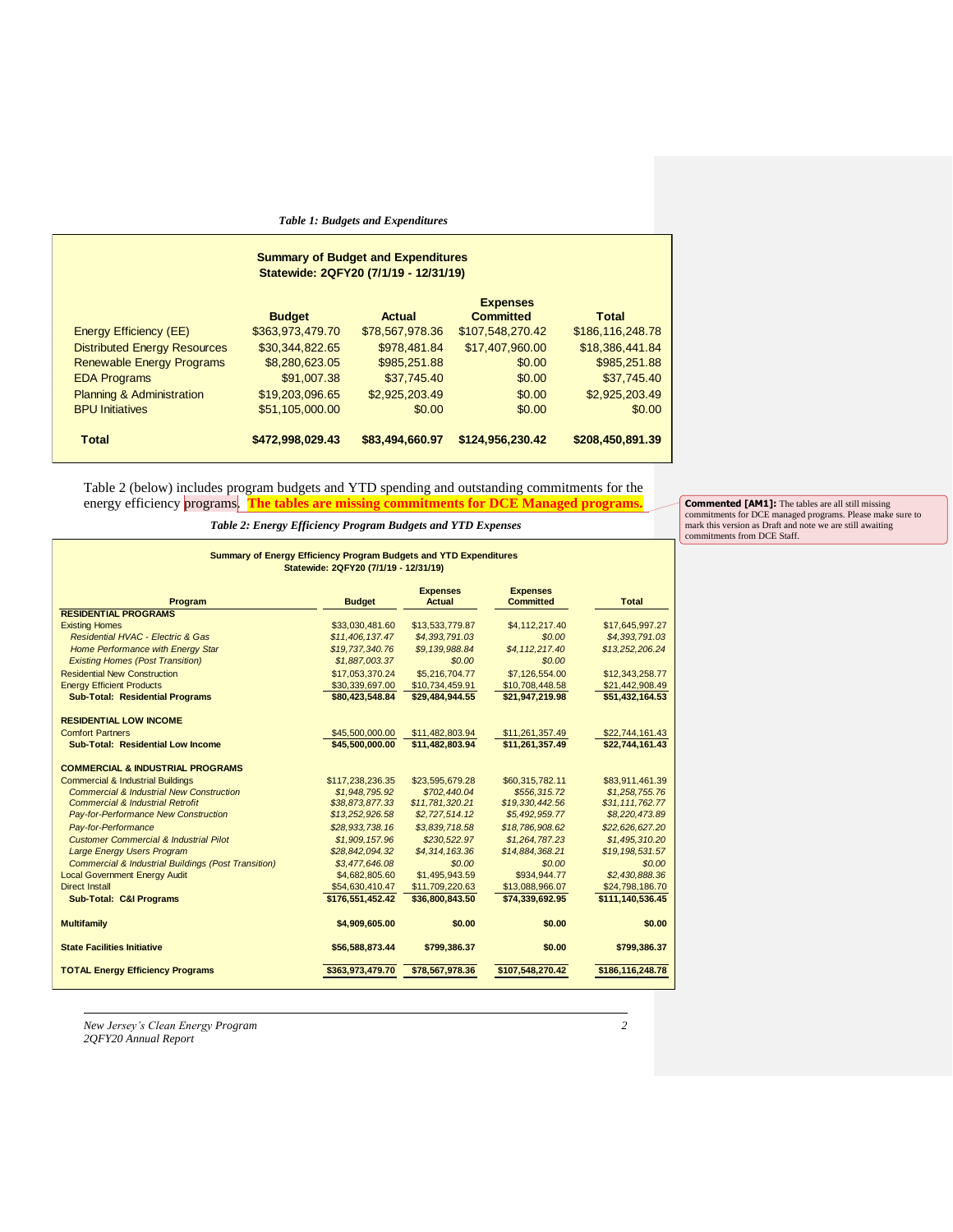Table 3 (below) includes program budgets, and YTD spending and outstanding commitments for the CHP programs.

| Summary of Distributed Energy Resources Program Budgets and YTD Expenditures<br>Statewide: 2QFY20 (7/1/19 - 12/31/19) |                 |              |                                     |                 |  |  |  |
|-----------------------------------------------------------------------------------------------------------------------|-----------------|--------------|-------------------------------------|-----------------|--|--|--|
| Program                                                                                                               | <b>Budget</b>   | Actual       | <b>Expenses</b><br><b>Committed</b> | <b>Total</b>    |  |  |  |
| <b>DISTRIBUTED ENERGY RESOURCES</b>                                                                                   |                 |              |                                     |                 |  |  |  |
| CHP-Fuel Cell: Large and Small                                                                                        | \$21,204,822.65 | \$938,968.04 | \$17,272,960,00                     | \$18,211,928,04 |  |  |  |
| <b>RE</b> Storage                                                                                                     | \$140,000,00    | \$39,513.80  | \$135,000.00                        | \$174,513,80    |  |  |  |
| <b>Fuel Cell</b>                                                                                                      | \$5,000,000,00  | \$0.00       | \$0.00                              | \$0.00          |  |  |  |
| <b>Microgrids</b>                                                                                                     | \$4,000,000,00  | \$0.00       | \$0.00                              | \$0.00          |  |  |  |
| <b>TOTAL CHP-Fuel Cell Programs</b>                                                                                   | \$30,344,822.65 | \$978.481.84 | \$17,407,960,00                     | \$18,386,441.84 |  |  |  |

Table 4 (below) includes program budgets and YTD spending and outstanding commitments for the renewable energy programs.

#### *Table 4: Renewable Energy Program Budgets and YTD Expenses*

| <b>Summary of Renewable Program Budgets and YTD Expenditures</b> | Statewide: 2QFY20 (7/1/19 - 12/31/19) |              |                                     |              |
|------------------------------------------------------------------|---------------------------------------|--------------|-------------------------------------|--------------|
| Program                                                          | <b>Budget</b>                         | Actual       | <b>Expenses</b><br><b>Committed</b> | Total        |
| <b>RENEWABLE PROGRAMS</b>                                        |                                       |              |                                     |              |
| Offshore Wind                                                    | \$3,280,623,05                        | \$0.00       | \$0.00                              | \$0.00       |
| <b>Community Solar</b>                                           | \$3,000,000,00                        | \$0.00       | \$0.00                              | \$0.00       |
| Renewable Energy Incentive Program                               | \$2,000,000,00                        | \$985,251,88 | \$0.00                              | \$985,251,88 |
| <b>TOTAL Renewable Energy Programs</b>                           | \$8.280.623.05                        | \$985,251.88 | \$0.00                              | \$985.251.88 |

## Table 5 (below) includes program budgets and YTD spending for the EDA programs.

#### *Table 5: EDA Program Budgets and YTD Expenses*

| <b>Summary of EDA Program Budgets and YTD Expenditures</b><br>Statewide: 2QFY20 (7/1/19 - 12/31/19) |             |             |        |             |  |  |  |  |
|-----------------------------------------------------------------------------------------------------|-------------|-------------|--------|-------------|--|--|--|--|
| <b>Expenses</b>                                                                                     |             |             |        |             |  |  |  |  |
| <b>Total</b><br><b>Actual</b><br><b>Committed</b><br><b>Budget</b><br>Program                       |             |             |        |             |  |  |  |  |
| <b>EDA PROGRAMS</b>                                                                                 |             |             |        |             |  |  |  |  |
| <b>EDA Programs Admin</b>                                                                           | \$91,007.38 | \$37,745,40 | \$0.00 | \$37,745.40 |  |  |  |  |
| Edison Innovation Clean Energy Manufacturing Fund (CEMF)                                            | \$0.00      | \$0.00      | \$0.00 | \$0.00      |  |  |  |  |
| Edison Innovation Green Growth Fund (EIGGF)                                                         | \$0.00      | \$0.00      | \$0.00 | \$0.00      |  |  |  |  |
| <b>TOTAL EDA Programs</b>                                                                           | \$91.007.38 | \$37,745,40 | \$0.00 | \$37.745.40 |  |  |  |  |

The Division of Clean Energy (DCE) strives to minimize administration costs thereby maximizing the percentage of funding spent on direct incentives for the installation of energy efficiency and

*New Jersey's Clean Energy Program 3 2QFY20 Annual Report*

 $\mathbf I$ 

**Commented [AM2]:** This program is closed so no commitments. **Commented [ZM3R2]:** So do you want to include this chart in the report – or remove it altogether?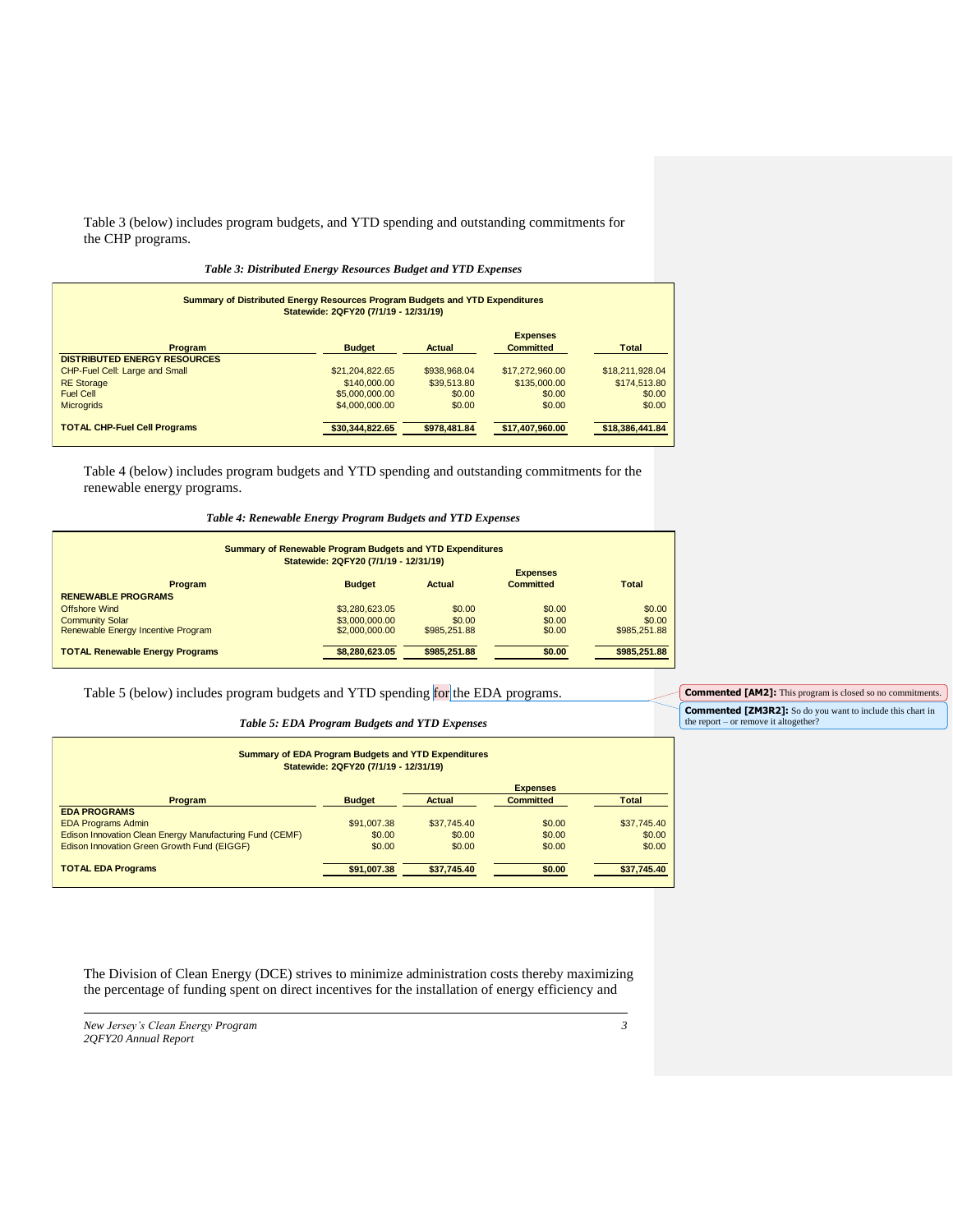renewable energy measures. Table 6 (below) compares the DCE's expenditures with its approved budget for program administration.

|                                               | <b>Summary of NJCEP Planning &amp; Administration</b><br>Statewide: 2QFY20 (7/1/19 - 12/31/19) |                |                  |                |
|-----------------------------------------------|------------------------------------------------------------------------------------------------|----------------|------------------|----------------|
|                                               |                                                                                                |                | <b>Expenses</b>  |                |
| Program                                       | <b>Budget</b>                                                                                  | <b>Actual</b>  | <b>Committed</b> | Total          |
| <b>Program Administration</b>                 |                                                                                                |                |                  |                |
| <b>BPU Program Administration</b>             | \$3,555,000,00                                                                                 | \$12,468.60    | \$0.00           | \$12,468.60    |
| <b>Sub-Total: BPU Program Administration</b>  | \$3,555,000.00                                                                                 | \$12,468.60    | \$0.00           | \$12,468.60    |
| <b>MARKETING</b>                              |                                                                                                |                |                  |                |
| <b>Marketing Contract</b>                     | \$4,400,000,00                                                                                 | \$0.00         | \$0.00           | \$0.00         |
| <b>Sub-Total: Marketing</b>                   | \$4,400,000.00                                                                                 | \$0.00         | \$0.00           | \$0.00         |
| <b>Program Evaluation/Analysis</b>            |                                                                                                |                |                  |                |
| <b>Program Evaluation</b>                     | \$3.969.428.25                                                                                 | \$521.256.23   | \$0.00           | \$521.256.23   |
| <b>Research and Analysis</b>                  | \$250,000.00                                                                                   | \$0.00         | \$0.00           | \$0.00         |
| <b>Sub-Total: Program Evaluation/Analysis</b> | \$4,219,428.25                                                                                 | \$521.256.23   | \$0.00           | \$521,256.23   |
| <b>OUTREACH AND EDUCATION</b>                 |                                                                                                |                |                  |                |
| <b>Sustainable Jersey</b>                     | \$742,085.00                                                                                   | \$133,582.80   | \$0.00           | \$133,582.80   |
| <b>NJIT CE Learning Center</b>                | \$691,583,40                                                                                   | \$168,333,95   | \$0.00           | \$168,333,95   |
| Conference                                    | \$750,000.00                                                                                   | \$0.00         | \$0.00           | \$0.00         |
| Outreach, Website, Other                      | \$4,775,000.00                                                                                 | \$2,089,561.91 | \$0.00           | \$2,089,561.91 |
| Sub-Total: Outreach and Education             | \$6,958,668.40                                                                                 | \$2.391.478.66 | \$0.00           | \$2,391,478.66 |
| <b>SPONSORSHIPS</b>                           |                                                                                                |                |                  |                |
| Sponsorships                                  | \$70,000.00                                                                                    | \$0.00         | \$0.00           | \$0.00         |
| <b>Sub-Total: Sponsorships</b>                | \$70,000.00                                                                                    | \$0.00         | \$0.00           | \$0.00         |
| <b>TOTAL NJCEP Administration</b>             | \$19,203,096.65                                                                                | \$2,925,203.49 | \$0.00           | \$2,925,203.49 |

| <b>Summary of BPU Initiatives</b><br>Statewide: 2QFY20 (7/1/19 - 12/31/19)                |                 |        |        |        |  |  |  |  |
|-------------------------------------------------------------------------------------------|-----------------|--------|--------|--------|--|--|--|--|
| <b>Expenses</b><br><b>Committed</b><br><b>Budget</b><br>Actual<br><b>Total</b><br>Program |                 |        |        |        |  |  |  |  |
| <b>Community Energy Grants</b>                                                            | \$1,000,000,00  | \$0.00 | \$0.00 | \$0.00 |  |  |  |  |
| Storage                                                                                   | \$4,105,000,00  | \$0.00 | \$0.00 | \$0.00 |  |  |  |  |
| <b>Electric Vehicles</b>                                                                  | \$30,000,000,00 | \$0.00 | \$0.00 | \$0.00 |  |  |  |  |
| <b>NJ Wind</b>                                                                            | \$4,500,000.00  | \$0.00 | \$0.00 | \$0.00 |  |  |  |  |
| R&D Energy Tech Hub                                                                       | \$4,500,000,00  | \$0.00 | \$0.00 | \$0.00 |  |  |  |  |
| <b>Workforce Development</b>                                                              | \$2,500,000,00  | \$0.00 | \$0.00 | \$0.00 |  |  |  |  |
| Curriculum                                                                                | \$4,500,000,00  | \$0.00 | \$0.00 | \$0.00 |  |  |  |  |
| <b>TOTAL BPU Initiatives</b>                                                              | \$51.105.000.00 | \$0.00 | \$0.00 | \$0.00 |  |  |  |  |

In FY20 the BPU approved "enhanced incentives" for certain customers including: customers located in an Urban Enterprise Zone (UEZ); customers located in an Opportunity Zone (OZ); low to moderate income customers including those living in "affordable housing"; K-12 public schools; and municipal and county entities. Table 7 (below) includes data for customers eligible for an enhanced incentive.

*New Jersey's Clean Energy Program 4 2QFY20 Annual Report*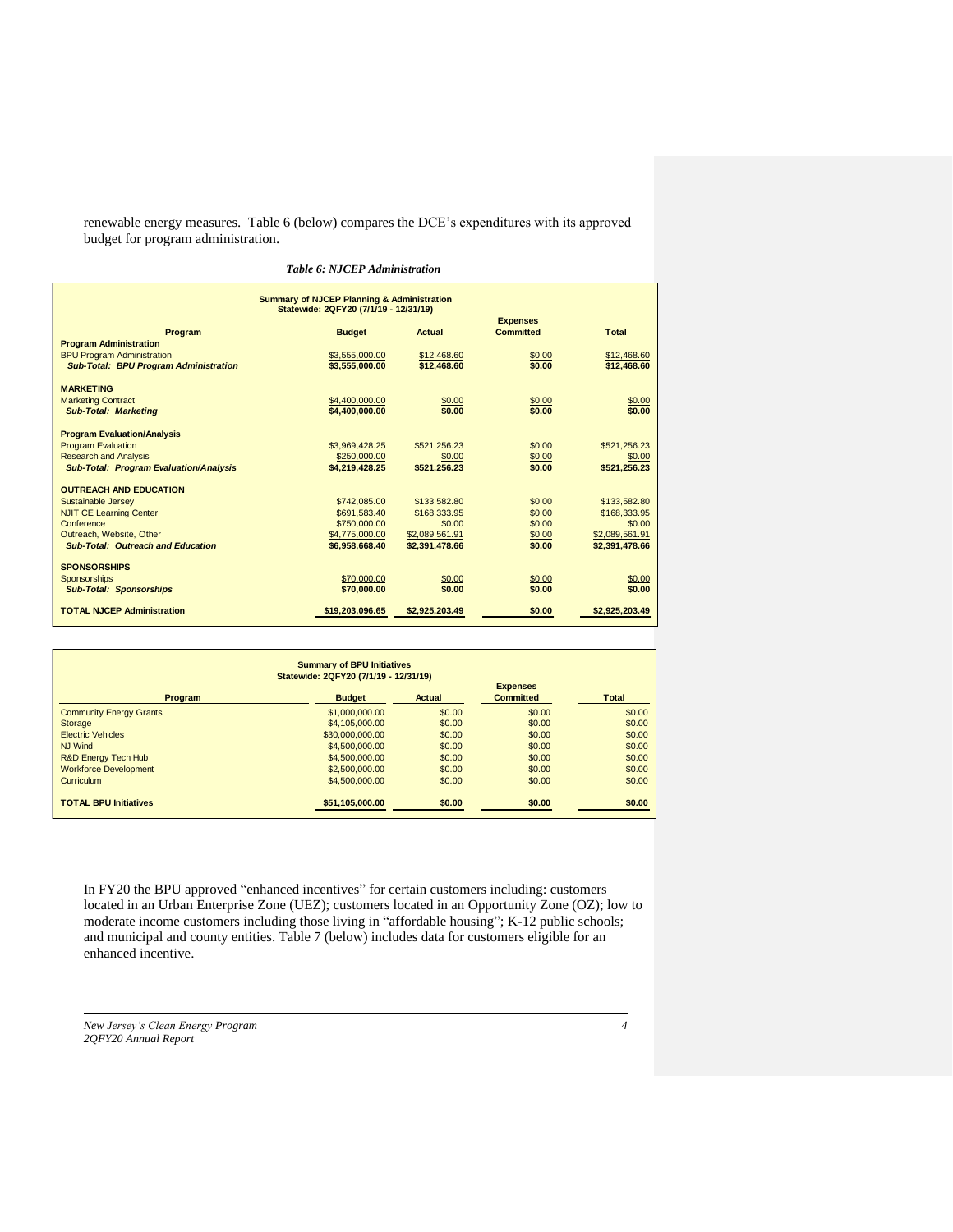### *Table 7: Enhanced Incentives*

**Commented [ZM5R4]:** OK – I changed the format **Commented [AM4]:** The formatting just looks bad, is there a ay to set up the table differently so it looks nicer?

**Enhanced Incentives - Total Reporting Period: 07-01-19 to 12-31-19**

|                                                    | <b>Total Number</b><br>of Projects<br>Paid | <b>Total Number</b><br>of Projects<br><b>Committed</b> | Base<br><b>Incentives Paid</b> | <b>Enhanced</b><br><b>Incentives Paid</b> | <b>Total</b><br><b>Incentives Paid</b> | Base<br><b>Incentives</b><br><b>Committed</b> | <b>Enhanced</b><br><b>Incentives</b><br>Committed | <b>Total</b><br><b>Incentives</b><br><b>Committed</b> | Total Incentives Paid<br>& Committed |
|----------------------------------------------------|--------------------------------------------|--------------------------------------------------------|--------------------------------|-------------------------------------------|----------------------------------------|-----------------------------------------------|---------------------------------------------------|-------------------------------------------------------|--------------------------------------|
| <b>TOTAL Residential Programs</b>                  | 370                                        |                                                        | \$587,250.00                   | \$369,750.00                              | \$957,000.00                           | \$10,100.00                                   | \$6,000.00                                        | \$16,100.00                                           | \$973,100.00                         |
| <b>TOTAL Commercial &amp; Industrial Buildings</b> | 233                                        | 385                                                    | \$1,413,556.47                 | \$1,262,102.79                            | \$2,675,659.26                         | \$5,881,451,72                                | \$2,681,034.30                                    | \$8,562,486.02                                        | \$11.238.145.28                      |
| <b>TOTAL NJCEP</b><br>(ENHANCED INCENTIVES)        | 603                                        | 389                                                    | \$2,000,806.47                 | \$1,631,852.79                            | \$3,632,659.26                         | \$5,891,551,72                                | \$2,687,034.30                                    | \$8,578,586.02                                        | \$12,211,245.28                      |

*Table 8: Expenditures by Expense Category*



As shown in Table 8 (above), 78.9% of 2QFY20 program expenditures were for rebates, grants and other incentives. This includes rebates and other direct incentives paid to participating customers, along with the cost of any measures installed in customer homes, and any payments made pursuant to any NJCEP grant.

The worksheets provided in Section III include detailed energy savings data, CHP-Fuel Cell generation data and renewable energy generation data by program. The annual and lifetime savings/generation data are for measures installed between July 1, 2019 through December 31, 2019. Savings include reductions in electric energy and natural gas usage as well as reductions in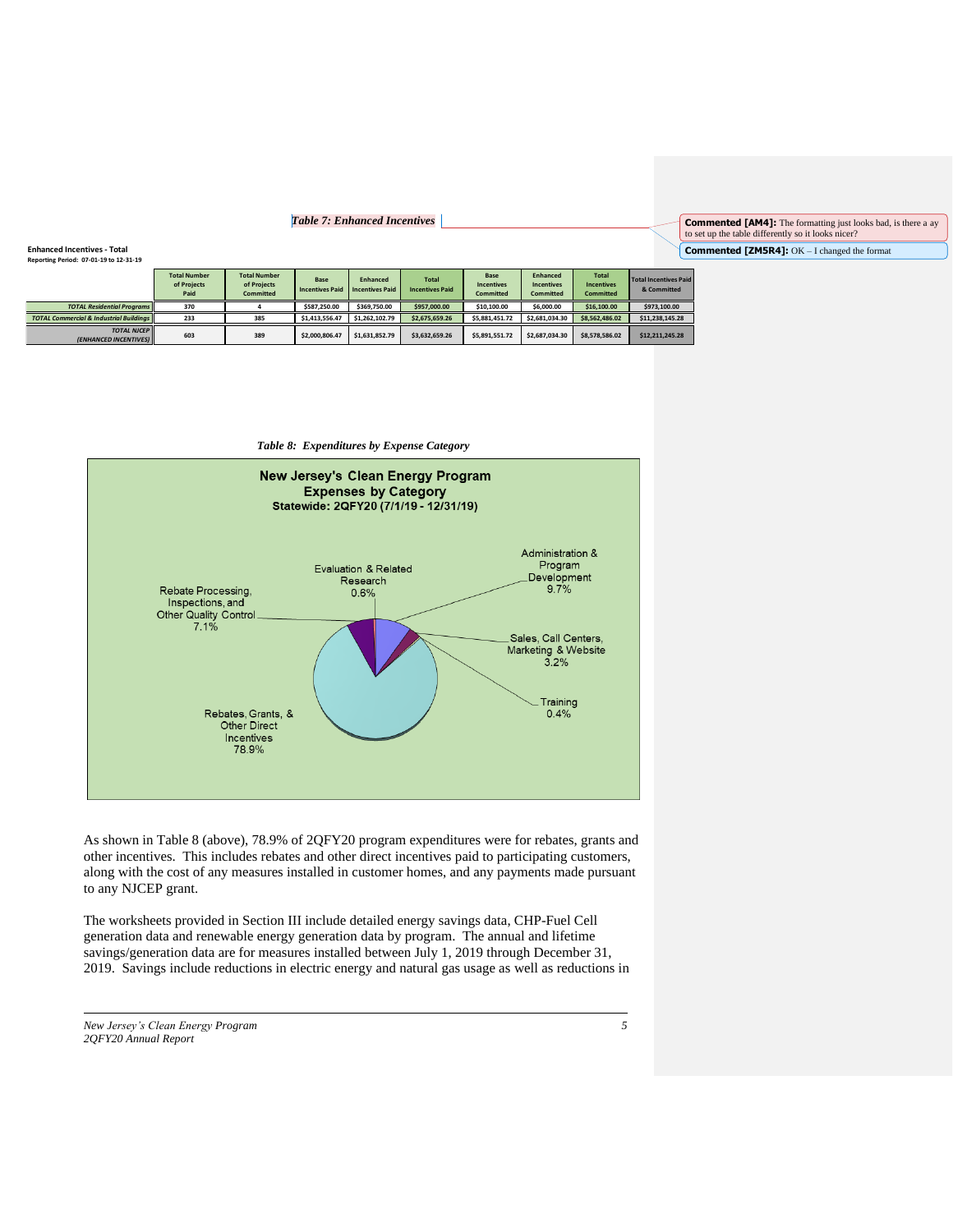electric capacity requirements. CHP-Fuel Cell and renewable energy generation include both electric generation and capacity.

Annual savings/generation is equal to the annual savings/generation of any measure installed from July 1, 2019 through December 31, 2019. The lifetime savings/generation is the expected savings/generation over the expected life of these measures. Measure lives range from 15 years for certain lighting such as LEDs to 25 years for renewable energy systems and new home measures.

Table 9 (below) summarizes annual and lifetime energy savings, CHP-Fuel Cell generation and renewable energy generation from measures installed from July 1, 2019 through December 31, 2019.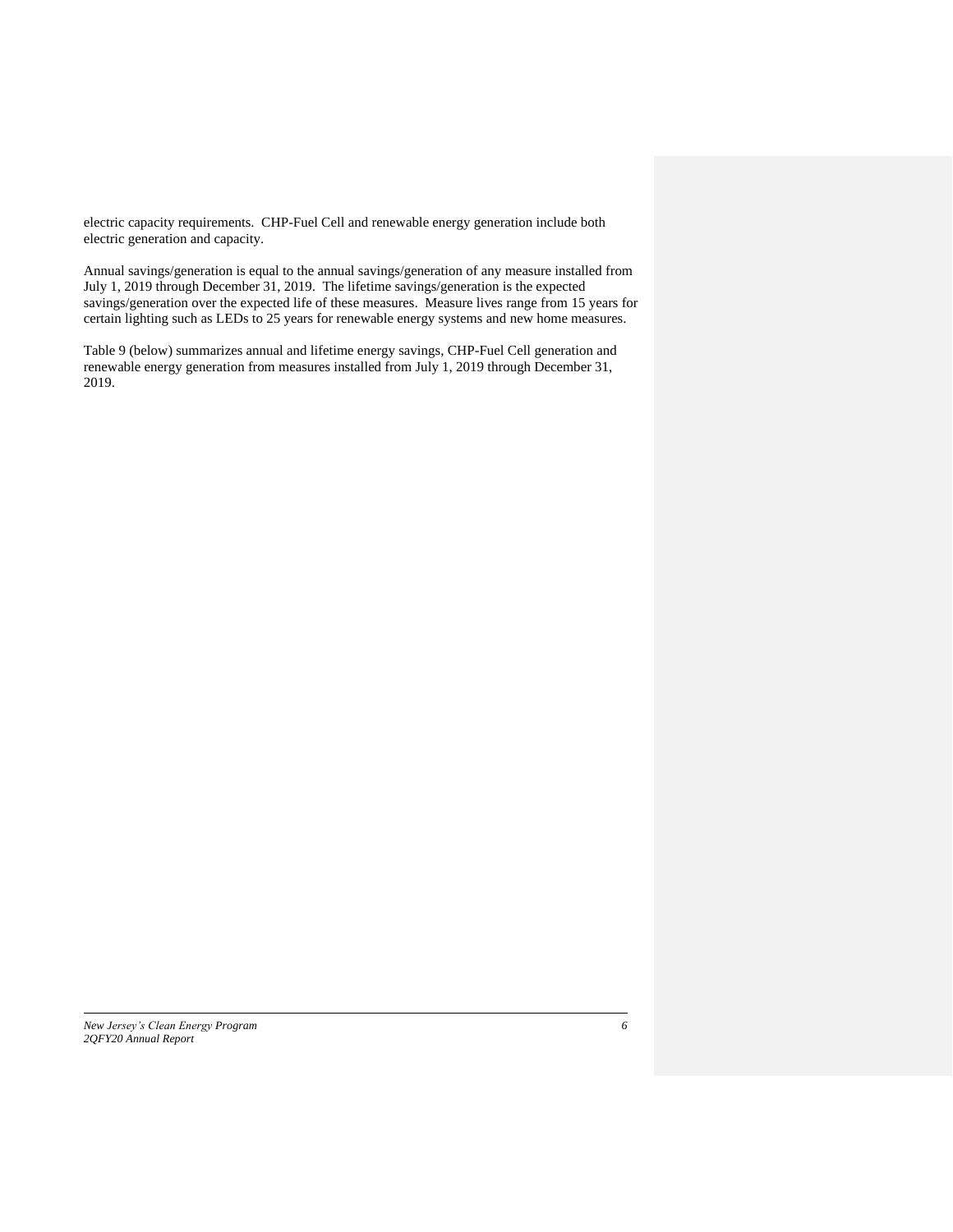| Table 9: Energy Savings/Energy Capacity and Generation |  |  |  |  |  |  |
|--------------------------------------------------------|--|--|--|--|--|--|
|--------------------------------------------------------|--|--|--|--|--|--|

#### **Summary of Energy Savings/Energy Capacity and Generation Statewide: 2QFY20 (7/1/19 - 12/31/19)**

|                                                  | <b>Actual</b>       | <b>Committed</b>        | <b>Total</b>            |  |  |  |
|--------------------------------------------------|---------------------|-------------------------|-------------------------|--|--|--|
| <b>Demand</b>                                    |                     |                         |                         |  |  |  |
| <b>kW Reduced</b>                                |                     |                         |                         |  |  |  |
| <b>Energy Efficiency</b>                         | 46,540              | 38,912                  | 85,452                  |  |  |  |
| <b>CHP-Fuel Cell</b>                             | 0                   | 5,829                   | 5,829                   |  |  |  |
| kW Installed (Capacity)                          |                     |                         |                         |  |  |  |
| <b>Renewable Energy</b>                          | 197,939             | N/A                     | 197,939                 |  |  |  |
| <b>CHP-Fuel Cell</b>                             | 130                 | 20,783                  | 20,913                  |  |  |  |
|                                                  |                     |                         |                         |  |  |  |
| <b>Annual</b>                                    |                     |                         |                         |  |  |  |
| <b>MWh Saved</b>                                 |                     |                         |                         |  |  |  |
| <b>Energy Efficiency</b>                         | 365,424             | 226,320                 | 591,744                 |  |  |  |
| <b>CHP-Fuel Cell</b>                             | 0                   | 20,600                  | 20,600                  |  |  |  |
| <b>MMBtu Saved</b>                               |                     |                         |                         |  |  |  |
| <b>Energy Efficiency</b>                         | 273,984             | 1,673,009               | 1,946,993               |  |  |  |
| <b>CHP-Fuel Cell</b>                             | 4,005               | 347,000                 | 351,005                 |  |  |  |
|                                                  |                     |                         |                         |  |  |  |
| <b>MWh Generated</b>                             |                     |                         |                         |  |  |  |
| <b>Renewable Energy</b>                          | 237,527             | N/A                     | 237,527                 |  |  |  |
| <b>CHP-Fuel Cell</b>                             | 714                 | 151,798                 | 152,511                 |  |  |  |
| <b>Lifetime</b>                                  |                     |                         |                         |  |  |  |
| <b>MWh Saved</b>                                 |                     |                         |                         |  |  |  |
| <b>Energy Efficiency</b>                         | 5,358,568           | 3,407,961               | 8,766,530               |  |  |  |
| <b>CHP-Fuel Cell</b>                             | 0                   | 410,749                 | 410,749                 |  |  |  |
|                                                  |                     |                         |                         |  |  |  |
| <b>MMBtu Saved</b>                               |                     |                         |                         |  |  |  |
| <b>Energy Efficiency</b><br><b>CHP-Fuel Cell</b> | 4,893,976<br>60,072 | 31,410,235<br>6,639,100 | 36,304,212<br>6,699,172 |  |  |  |
|                                                  |                     |                         |                         |  |  |  |
| <b>MWh Generated</b>                             |                     |                         |                         |  |  |  |
| <b>Renewable Energy</b>                          | 5,938,164           | N/A                     | 5,938,164               |  |  |  |
| <b>CHP-Fuel Cell</b>                             | 10,704              | 2,940,605               | 2,951,309               |  |  |  |
|                                                  |                     |                         |                         |  |  |  |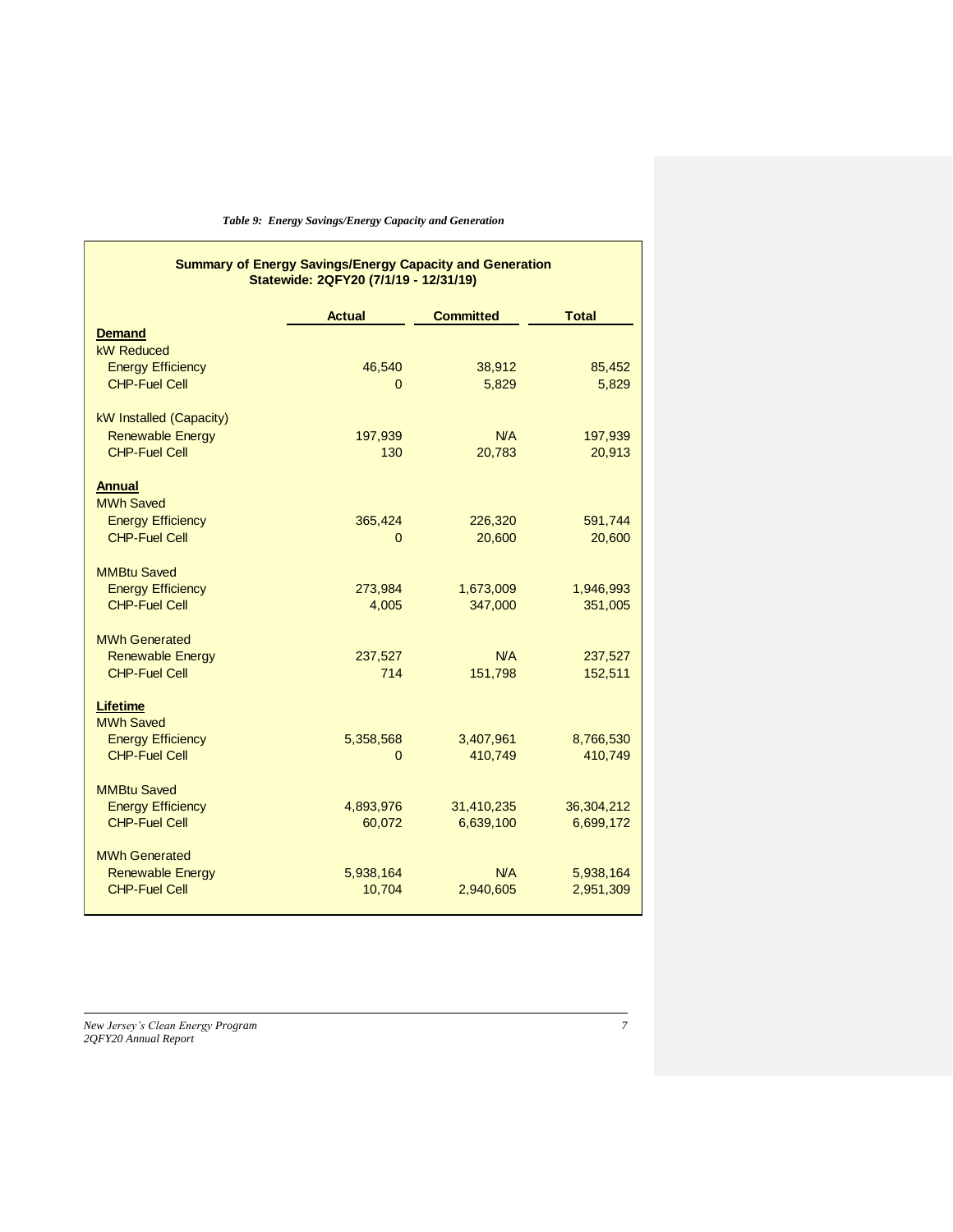Reducing electric and natural gas usage and generating electricity using renewable sources of electricity reduces the greenhouse gases that would have been emitted if the saved electricity or natural gas was otherwise used or if the electricity was generated on the electric grid. CHP-Fuel Cell projects also reduce greenhouse gas emissions, since they tend to use cleaner technologies that produce fewer emissions than if the electricity was generated by the grid. Table 10 (below) summarizes the emission reductions that result from the installation of program measures.

*Table 10: Annual Emissions Reductions*

| All<br><b>Programs</b><br>CO <sub>2</sub> (Metric Tons)<br><b>Energy Efficiency</b><br>229,175<br><b>CHP-Fuel Cell</b><br>168<br><b>Renewable Energy</b><br>139,493<br>Total<br>368,836<br>NOX (Metric Tons)<br><b>Energy Efficiency</b><br>149<br><b>CHP-Fuel Cell</b><br>0.38<br><b>Renewable Energy</b><br>90<br>Total<br>239 | <b>Summary of Annual Emissions Reductions</b><br>Statewide: 2QFY20 (7/1/19 - 12/31/19) |  |  |  |  |  |  |  |  |  |  |
|----------------------------------------------------------------------------------------------------------------------------------------------------------------------------------------------------------------------------------------------------------------------------------------------------------------------------------|----------------------------------------------------------------------------------------|--|--|--|--|--|--|--|--|--|--|
|                                                                                                                                                                                                                                                                                                                                  |                                                                                        |  |  |  |  |  |  |  |  |  |  |
|                                                                                                                                                                                                                                                                                                                                  |                                                                                        |  |  |  |  |  |  |  |  |  |  |
|                                                                                                                                                                                                                                                                                                                                  |                                                                                        |  |  |  |  |  |  |  |  |  |  |
|                                                                                                                                                                                                                                                                                                                                  |                                                                                        |  |  |  |  |  |  |  |  |  |  |
|                                                                                                                                                                                                                                                                                                                                  |                                                                                        |  |  |  |  |  |  |  |  |  |  |
|                                                                                                                                                                                                                                                                                                                                  |                                                                                        |  |  |  |  |  |  |  |  |  |  |
|                                                                                                                                                                                                                                                                                                                                  |                                                                                        |  |  |  |  |  |  |  |  |  |  |
|                                                                                                                                                                                                                                                                                                                                  |                                                                                        |  |  |  |  |  |  |  |  |  |  |
|                                                                                                                                                                                                                                                                                                                                  |                                                                                        |  |  |  |  |  |  |  |  |  |  |
|                                                                                                                                                                                                                                                                                                                                  |                                                                                        |  |  |  |  |  |  |  |  |  |  |
|                                                                                                                                                                                                                                                                                                                                  |                                                                                        |  |  |  |  |  |  |  |  |  |  |
| SO <sub>2</sub> (Metric Tons)                                                                                                                                                                                                                                                                                                    |                                                                                        |  |  |  |  |  |  |  |  |  |  |
| <b>Energy Efficiency</b><br>111                                                                                                                                                                                                                                                                                                  |                                                                                        |  |  |  |  |  |  |  |  |  |  |
| <b>CHP-Fuel Cell</b><br>0.22                                                                                                                                                                                                                                                                                                     |                                                                                        |  |  |  |  |  |  |  |  |  |  |
| <b>Renewable Energy</b><br>72                                                                                                                                                                                                                                                                                                    |                                                                                        |  |  |  |  |  |  |  |  |  |  |
| Total<br>184                                                                                                                                                                                                                                                                                                                     |                                                                                        |  |  |  |  |  |  |  |  |  |  |
| Hg (Grams)                                                                                                                                                                                                                                                                                                                       |                                                                                        |  |  |  |  |  |  |  |  |  |  |
| <b>Energy Efficiency</b><br>402                                                                                                                                                                                                                                                                                                  |                                                                                        |  |  |  |  |  |  |  |  |  |  |
| <b>CHP-Fuel Cell</b><br>0.00                                                                                                                                                                                                                                                                                                     |                                                                                        |  |  |  |  |  |  |  |  |  |  |
| <b>Renewable Energy</b><br>261                                                                                                                                                                                                                                                                                                   |                                                                                        |  |  |  |  |  |  |  |  |  |  |
| Total<br>663                                                                                                                                                                                                                                                                                                                     |                                                                                        |  |  |  |  |  |  |  |  |  |  |

Additional information about New Jersey's Clean Energy Program can be found at [www.njcleanenergy.com.](http://www.njcleanenergy.com/)

*New Jersey's Clean Energy Program 8 2QFY20 Annual Report*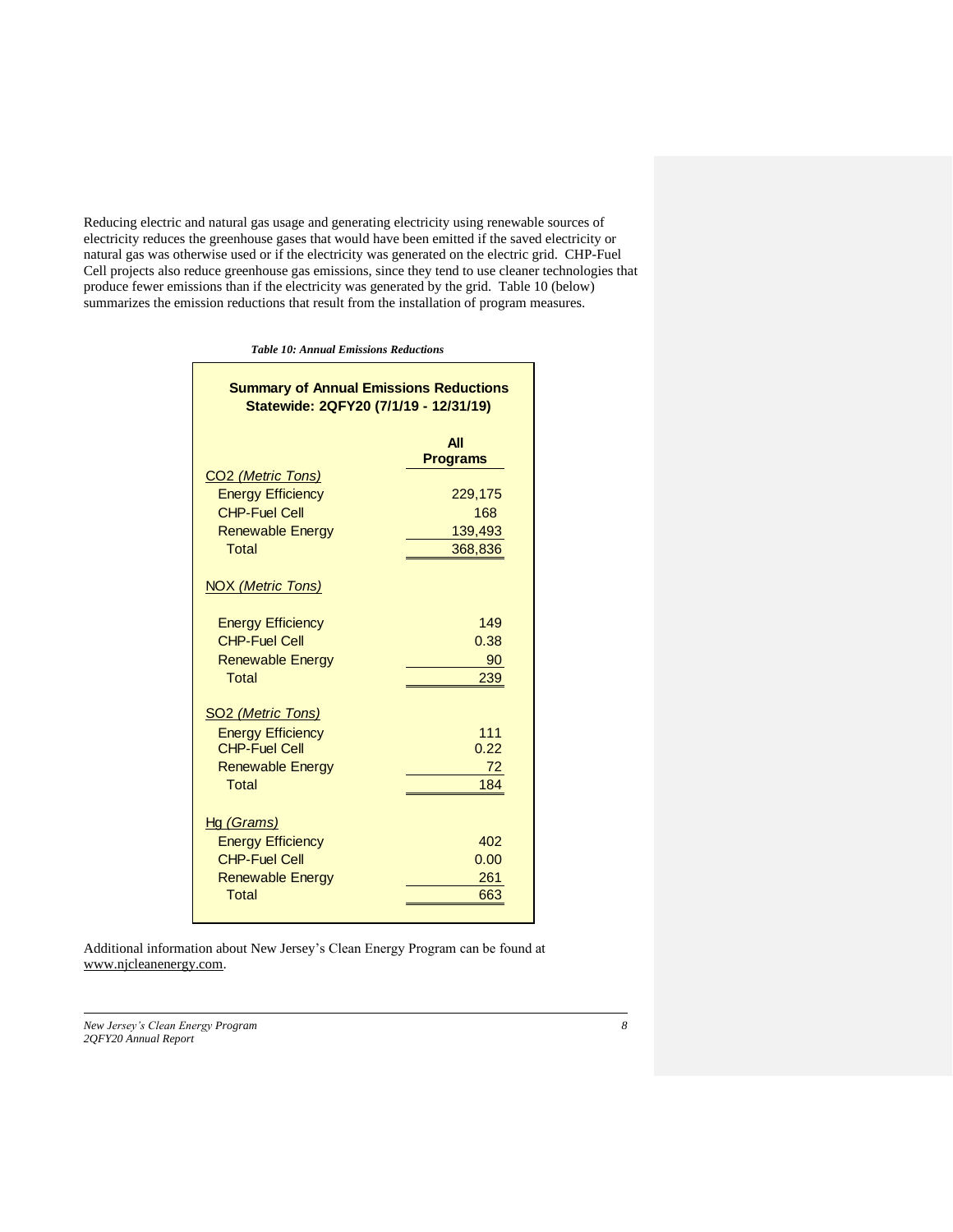## **II. Introduction**

This document reports the results of the New Jersey's Clean Energy Program for FY20. With its 2001 Comprehensive Resource Analysis ("CRA") Order, the Board required the implementation of new energy efficiency programs to replace existing Demand Side Management ("DSM") programs, and the development of programs to foster new clean energy resources, such as those provided by renewable energy sources. Starting in 2007 and through 2015 the programs were managed by the DCE primarily through contracts with Honeywell Utility Solutions (Honeywell) and TRC. Starting in 2016 the programs were managed by the DCE through the NJCEP Program Administrator contract awarded to TRC and members of its implementation team including CLEAResult.

Included in this report are financial, tracking metric, energy savings and emissions reduction data for the energy efficiency and renewable energy programs managed by the TRC team as well as New Jersey's six investor-owned electric and natural gas utilities which continue to manage the Comfort Partners low-income program, i.e., Atlantic City Electric Company ("ACE"), Jersey Central Power & Light Co. ("JCP&L"), New Jersey Natural Gas Co. ("NJNG"), Elizabethtown Gas Co. ("E-Town"), Public Service Electric & Gas Co. ("PSE&G"), and South Jersey Gas Co. ("SJG"), by the NJ Economic Development Authority, and by the Board's Division of Clean Energy.

This report presents program results for the period from July 1, 2019 through December 31, 2019 also referred to as 2QFY20. The data worksheets included in Section III have been formatted to reflect the Board's actions in adding, deleting or modifying the lineup of programs offered through that time period. Program financial results for the period are measured against those budgets.

The Board approved the following FY20 Clean Energy Programs:

#### **RESIDENTIAL ENERGY EFFICIENCY PROGRAMS**

Existing Homes Residential New Construction Energy Efficient Products

#### **RESIDENTIAL LOW-INCOME PROGRAM**

Comfort Partners

#### **COMMERCIAL AND INDUSTRIAL (C&I) ENERGY EFFICIENCY PROGRAMS**

Commercial & Industrial Buildings Direct Install Local Government Energy Audit State Facility Initiatives

#### **RENEWABLE ENERGY PROGRAMS**

Offshore Wind Community Solar Renewable Energy Incentive Program (REIP)

### **DISTRIBUTED ENERGY RESOURCES**

Combined Heat and Power Renewable Energy Storage Fuel Cell Microgrids

*New Jersey's Clean Energy Program 9 2QFY20 Annual Report*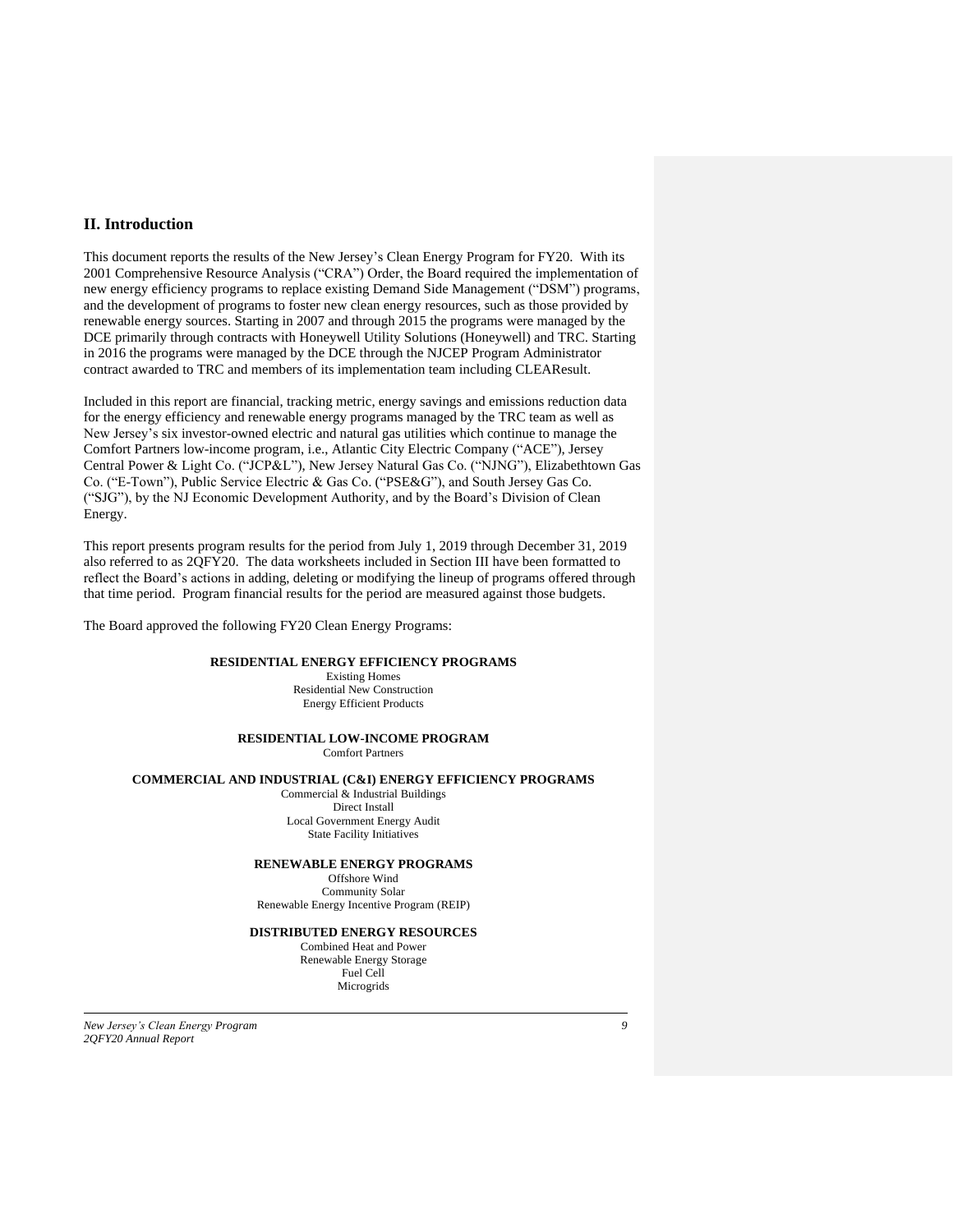#### **EDA PROGRAMS**

Edison Innovation Clean Energy Manufacturing Fund (CEMF)

#### **PLANNING & ADMINISTRATION**

BPU Program Administration (includes staff salaries) Marketing – Program Evaluation & Analysis Outreach & Education Sponsorships

#### **BPU INITIATIVES**

Community Grants Storage Electric Vehicles NJ Wind R&D Energy Tech Hub Workforce Development Curriculum<sup>1</sup>

Following are detailed reporting data worksheets that support the expense and metric tracking results.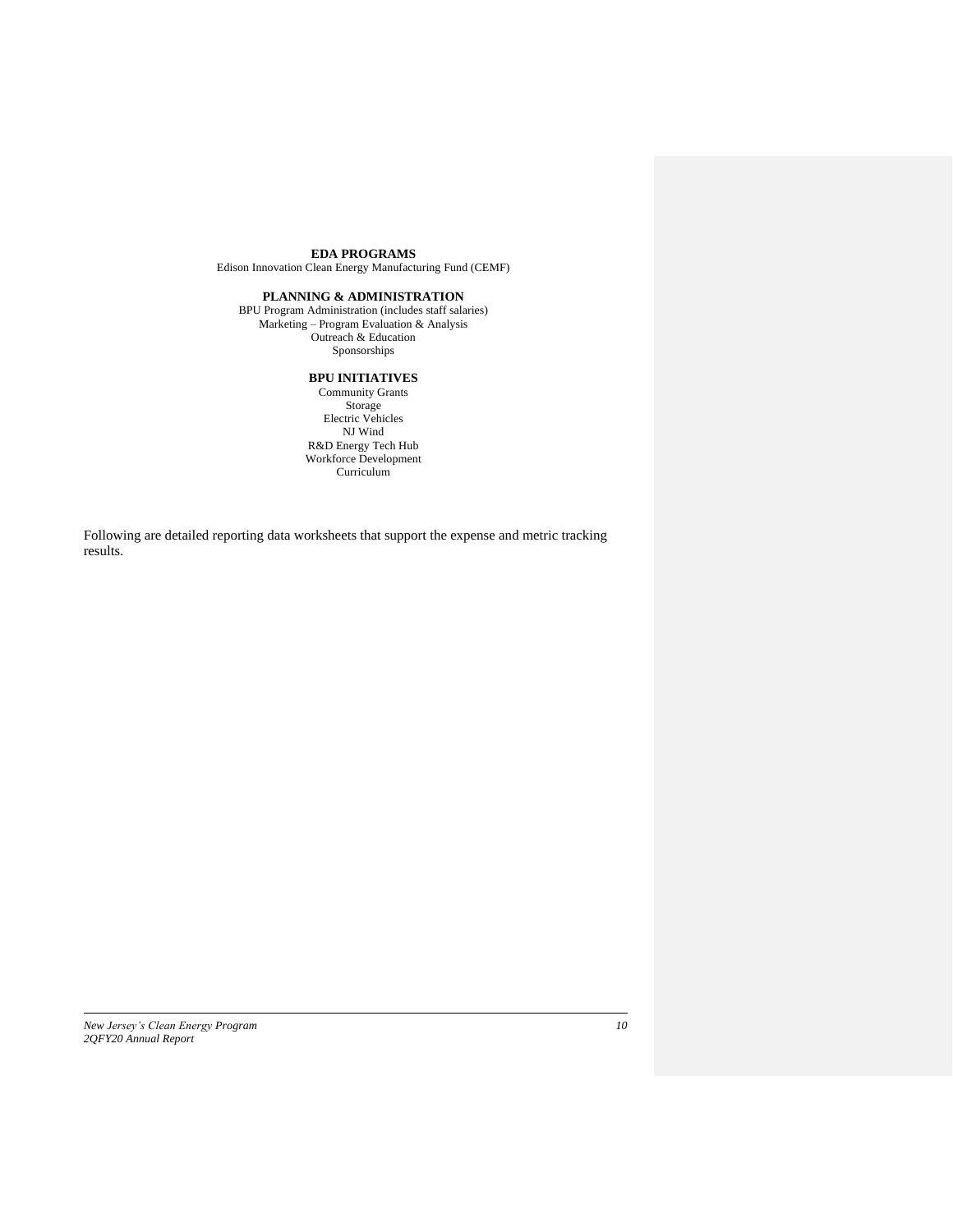## **Section III**

## **2QFY20 Reporting Data Worksheets**

The following tables provide cumulative information regarding various aspects of the New Jersey's Clean Energy Program (NJCEP) for the fourth Quarter of FY20, i.e., from July 1, 2019 through December 31, 2019. This data has been compiled by the NJCEP's current Program Administrator, TRC Environmental Corporation (TRC), using the NJCEP's Information Management System (IMS), a custom data tracking application administered and maintained by TRC.

Reported data includes: (1) expenses and commitments compared to approved budgets, (2) expenses by cost category, (3) electric savings, generation and gas and other fuel savings compared to goals, (4) electric savings, generation and gas and other fuel saving quantities, (5) calculated emissions reductions, and (6) metrics. All data is associated with NJCEP activity during the reporting period.

#### **New Jerseys Clean Energy Program** *Actual and Committed Expenses for Reporting Year*

| Statewide Summary - New Jerseys Clean Energy Program<br>Reporting Period: 07/01/2019 thru 12/31/2019<br><b>Program</b> | Approved<br><b>Budget</b> | <b>Actual</b><br><b>Expenditures</b> | <b>Committed</b><br><b>Expenditures</b> | <b>Actual and</b><br><b>Committed</b><br><b>Expenditures</b> | <b>Actual</b><br><b>Expenditures as</b><br>% of Authorized | <b>Actual and</b><br><b>Committed</b><br><b>Expenditures as</b><br>% of Authorized |
|------------------------------------------------------------------------------------------------------------------------|---------------------------|--------------------------------------|-----------------------------------------|--------------------------------------------------------------|------------------------------------------------------------|------------------------------------------------------------------------------------|
| <b>Energy Efficiency Programs</b>                                                                                      | \$363,973,479.70          | \$78,567,978.36                      | \$107.548.270.42                        | \$186,116,248.78                                             | 21.59%                                                     | 51.13%                                                                             |
| <b>Distributed Energy Resources</b>                                                                                    | \$30.344.822.65           | \$978,481.84                         | \$17,407,960.00                         | \$18,386,441.84                                              | 3.22%                                                      | 60.59%                                                                             |
| Renewable Energy Programs                                                                                              | \$8,280,623,05            | \$985,251.88                         | \$0.00                                  | \$985,251.88                                                 | 11.90%                                                     | 11.90%                                                                             |
| <b>EDA Programs</b>                                                                                                    | \$91,007.38               | \$37,745.40                          | \$0.00                                  | \$37,745.40                                                  | 41.48%                                                     | 41.48%                                                                             |
| Planning and Administration                                                                                            | \$19,203,096.65           | \$2,925,203.49                       | \$0.00                                  | \$2,925,203.49                                               | 15.23%                                                     | 15.23%                                                                             |
| <b>BPU Initiatives</b>                                                                                                 | \$51.105.000.00           | \$0.00                               | \$0.00                                  | \$0.00                                                       | 0.00%                                                      | 0.00%                                                                              |
| <b>TOTAL</b>                                                                                                           | \$472,998,029.43          | \$83,494,660.97                      | \$124,956,230.42                        | \$208,450,891.39                                             | 17.65%                                                     | 44.07%                                                                             |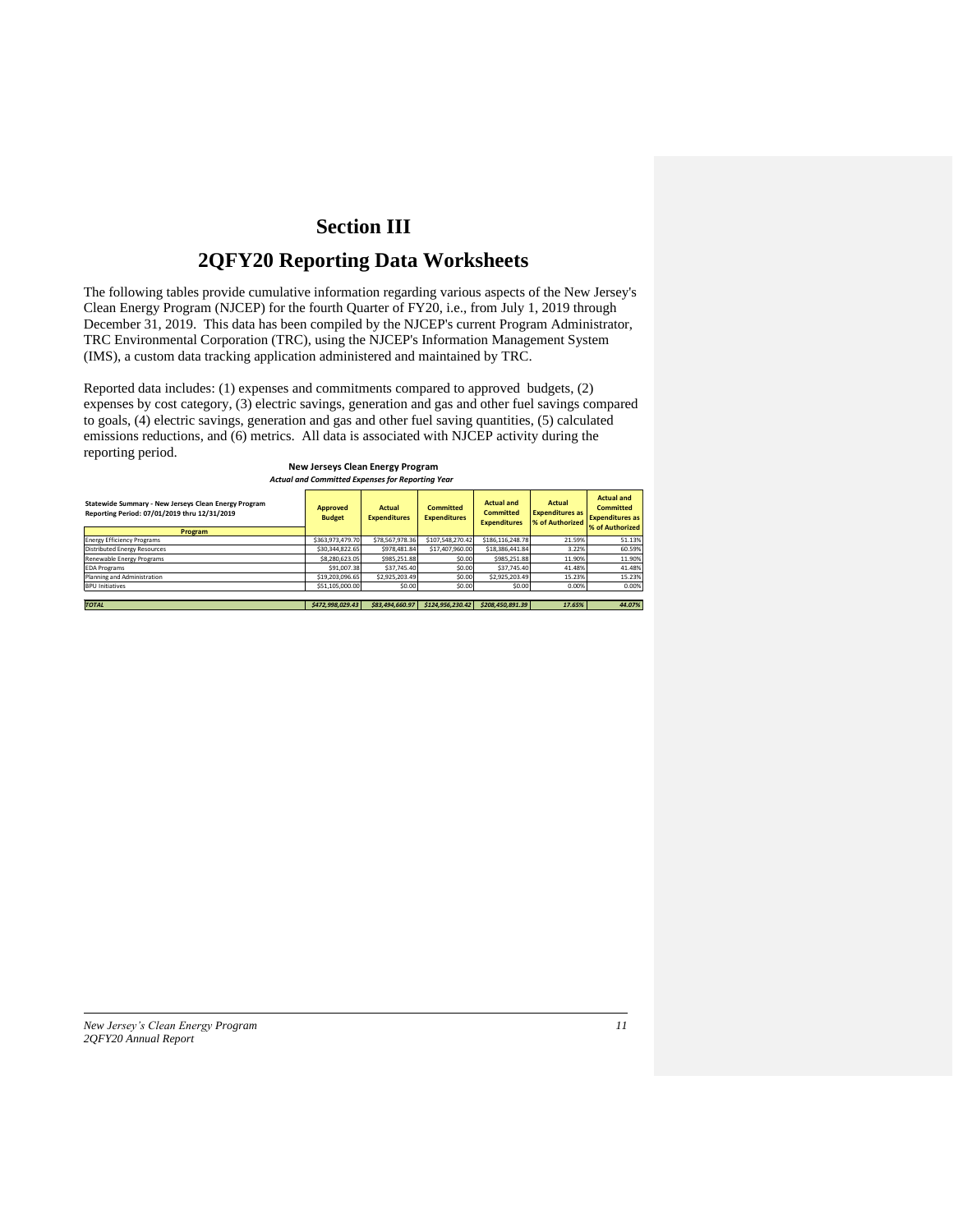## **New Jerseys Clean Energy Program** *Actual and Committed Expenses for Reporting Year*

| <b>Statewide Summary - Energy Efficiency Programs</b><br>Reporting Period: 07/01/2019 thru 12/31/2019 | <b>Approved</b><br><b>Budget</b> | <b>Actual</b><br><b>Expenditures</b> | <b>Committed</b><br><b>Expenditures</b> | <b>Actual and</b><br><b>Committed</b><br><b>Expenditures</b> | Actual<br><b>Expenditures as</b><br>% of Authorized | <b>Actual and</b><br><b>Committed</b><br><b>Expenditures as</b><br>% of Authorized |
|-------------------------------------------------------------------------------------------------------|----------------------------------|--------------------------------------|-----------------------------------------|--------------------------------------------------------------|-----------------------------------------------------|------------------------------------------------------------------------------------|
| Program                                                                                               |                                  |                                      |                                         |                                                              |                                                     |                                                                                    |
| <b>Residential Energy Efficiency Programs</b>                                                         |                                  |                                      |                                         |                                                              |                                                     |                                                                                    |
| <b>Existing Homes</b>                                                                                 | \$33,030,481.60                  | \$13.533.779.87                      | \$4,112,217.40                          | \$17,645,997.27                                              | 40.97%                                              | 53.42%                                                                             |
| Residential HVAC - Electric & Gas                                                                     | \$11,406,137.47                  | \$4,393,791.03                       | \$0.00                                  | \$4,393,791.03                                               | 38.52%                                              | 38.52%                                                                             |
| Home Performance with Energy Star                                                                     | \$19,737,340.76                  | \$9,139,988.84                       | \$4,112,217.40                          | \$13,252,206.24                                              | 46.31%                                              | 67.14%                                                                             |
| <b>Existing Homes (Post Transition)</b>                                                               | \$1,887,003.37                   | \$0.00                               | \$0.00                                  | \$0.00                                                       | 0.00%                                               | 0.00%                                                                              |
| <b>Residential New Construction</b>                                                                   | \$17,053,370.24                  | \$5,216,704.77                       | \$7,126,554.00                          | \$12,343,258.77                                              | 30.59%                                              | 72.38%                                                                             |
| <b>Energy Efficient Products</b>                                                                      | \$30,339,697.00                  | \$10,734,459.91                      | \$10,708,448.58                         | \$21,442,908.49                                              | 35.38%                                              | 70.68%                                                                             |
| <b>Sub-Total: Residential Energy Efficiency Programs</b>                                              | \$80,423,548.84                  | \$29,484,944.55                      | \$21,947,219.98                         | \$51,432,164.53                                              | 36.66%                                              | 63.95%                                                                             |
| <b>Residential Low Income</b>                                                                         |                                  |                                      |                                         |                                                              |                                                     |                                                                                    |
| <b>Comfort Partners</b>                                                                               | \$45,500,000.00                  | \$11,482,803.94                      | \$11,261,357.49                         | \$22,744,161.43                                              | 25.24%                                              | 49.99%                                                                             |
| <b>Sub-Total: Residential Low Income</b>                                                              | \$45,500,000.00                  | \$11,482,803.94                      | \$11,261,357.49                         | \$22,744,161.43                                              | 25.24%                                              | 49.99%                                                                             |
|                                                                                                       |                                  |                                      |                                         |                                                              |                                                     |                                                                                    |
| C & I Energy Efficiency Programs                                                                      |                                  |                                      |                                         |                                                              |                                                     |                                                                                    |
| <b>C&amp;I Buildings</b>                                                                              | \$117.238.236.35                 | \$23,595,679.28                      | \$60.315.782.11                         | \$83.911.461.39                                              | 20.13%                                              | 71.57%                                                                             |
| C&I New Construction                                                                                  | \$1,948,795.92                   | \$702,440.04                         | \$556,315.72                            | \$1,258,755.76                                               | 36.04%                                              | 64.59%                                                                             |
| C&I Retrofit                                                                                          | \$38,873,877.33                  | \$11,781,320.21                      | \$19,330,442.56                         | \$31,111,762.77                                              | 30.31%                                              | 80.03%                                                                             |
| Pay-for-Performance New Construction                                                                  | \$13,252,926.58                  | \$2,727,514.12                       | \$5,492,959.77                          | \$8,220,473.89                                               | 20.58%                                              | 62.03%                                                                             |
| Pay-for-Performance                                                                                   | \$28,933,738.16                  | \$3,839,718.58                       | \$18,786,908.62                         | \$22,626,627.20                                              | 13.27%                                              | 78.20%                                                                             |
| Custom C&I Pilot                                                                                      | \$1,909,157.96                   | \$230,522.97                         | \$1,264,787.23                          | \$1,495,310.20                                               | 12.07%                                              | 78.32%                                                                             |
| Large Energy Users Program                                                                            | \$28,842,094.32                  | \$4,314,163.36                       | \$14,884,368.21                         | \$19,198,531.57                                              | 14.96%                                              | 66.56%                                                                             |
| C&I Buildings (Post Transition)                                                                       | \$3,477,646.08                   | \$0.00                               | \$0.00                                  | \$0.00                                                       | 0.00%                                               | 0.00%                                                                              |
| <b>Local Government Energy Audit</b>                                                                  | \$4,682,805.60                   | \$1,495,943.59                       | \$934.944.77                            | \$2,430,888.36                                               | 31.95%                                              | 51.91%                                                                             |
| <b>Direct Install</b>                                                                                 | \$54,630,410.47                  | \$11,709,220.63                      | \$13,088,966.07                         | \$24,798,186.70                                              | 21.43%                                              | 45.39%                                                                             |
| <b>Sub-Total: C &amp; I Energy Efficiency Programs</b>                                                | \$176,551,452.42                 | \$36,800,843.50                      | \$74.339.692.95                         | \$111.140.536.45                                             | 20.84%                                              | 62.95%                                                                             |
| Multifamily                                                                                           |                                  |                                      |                                         |                                                              |                                                     |                                                                                    |
| Multifamily                                                                                           | \$4,909,605.00                   | \$0.00                               | \$0.00                                  | \$0.00                                                       | 0.00%                                               | 0.00%                                                                              |
| <b>Sub-Total: Multifamily</b>                                                                         | \$4,909,605.00                   | \$0.00                               | \$0.00                                  | \$0.00                                                       | 0.00%                                               | 0.00%                                                                              |
| <b>State Facilities Initiative</b>                                                                    |                                  |                                      |                                         |                                                              |                                                     |                                                                                    |
| <b>State Facilities Initiative</b>                                                                    | \$56,588,873.44                  | \$799,386.37                         | \$0.00                                  | \$799,386.37                                                 | 1.41%                                               | 1.41%                                                                              |
| <b>Sub-Total: State Facilities Initiative</b>                                                         | \$56,588,873.44                  | \$799,386.37                         | \$0.00                                  | \$799,386.37                                                 | 1.41%                                               | 1.41%                                                                              |
|                                                                                                       |                                  |                                      |                                         |                                                              |                                                     |                                                                                    |
| <b>TOTAL</b>                                                                                          | \$363.973.479.70                 | \$78,567,978.36                      | \$107.548.270.42                        | \$186,116,248,78                                             | 21.59%                                              | 51.13%                                                                             |

| Statewide Summary - Distributed Energy Resources<br>Reporting Period: 07/01/2019 thru 12/31/2019<br><b>Program</b> | <b>Approved</b><br><b>Budget</b> | <b>Actual</b><br><b>Expenditures</b> | <b>Committed</b><br><b>Expenditures</b> | <b>Actual and</b><br><b>Committed</b><br><b>Expenditures</b> | <b>Actual</b><br><b>Expenditures as</b><br>% of Authorized | <b>Actual and</b><br><b>Committed</b><br><b>Expenditures as</b><br>% of Authorized |  |
|--------------------------------------------------------------------------------------------------------------------|----------------------------------|--------------------------------------|-----------------------------------------|--------------------------------------------------------------|------------------------------------------------------------|------------------------------------------------------------------------------------|--|
| CHP                                                                                                                | \$21.204.822.65                  | \$938,968.04                         | \$17,272,960.00                         | \$18,211,928.04                                              | 4.43%                                                      | 85.89%                                                                             |  |
| <b>RE</b> Storage                                                                                                  | \$140,000.00                     | \$39,513.80                          | \$135,000.00                            | \$174.513.80                                                 | 28.22%                                                     | 124.65%                                                                            |  |
| Fuel Cell                                                                                                          | \$5,000,000,00                   | \$0.00                               | \$0.00                                  | \$0.00                                                       | 0.00%                                                      | 0.00%                                                                              |  |
| Microgrids                                                                                                         | \$4,000,000,00                   | \$0.00                               | \$0.00                                  | \$0.00                                                       | 0.00%                                                      | 0.00%                                                                              |  |
|                                                                                                                    |                                  |                                      |                                         |                                                              |                                                            |                                                                                    |  |
| <b>TOTAL</b>                                                                                                       | \$30,344,822.65                  | \$978,481.84                         | \$17,407,960.00                         | \$18,386,441.84                                              | 3.22%                                                      | 60.59%                                                                             |  |

| Statewide Summary - Renewable Energy Programs<br>Reporting Period: 07/01/2019 thru 12/31/2019<br>Program | <b>Approved</b><br><b>Budget</b> | <b>Actual</b><br><b>Expenditures</b> | <b>Committed</b><br><b>Expenditures</b> | <b>Actual and</b><br><b>Committed</b><br><b>Expenditures</b> | <b>Actual</b><br><b>Expenditures as</b><br>% of Authorized | <b>Actual and</b><br><b>Committed</b><br><b>Expenditures as</b><br>% of Authorized |  |
|----------------------------------------------------------------------------------------------------------|----------------------------------|--------------------------------------|-----------------------------------------|--------------------------------------------------------------|------------------------------------------------------------|------------------------------------------------------------------------------------|--|
| Offshore Wind                                                                                            | \$3,280,623.05                   | \$0.00                               | \$0.00                                  | \$0.00                                                       | 0.00%                                                      | 0.00%                                                                              |  |
| Community Solar                                                                                          | \$3,000,000,00                   | \$0.00                               | \$0.00                                  | \$0.00                                                       | 0.00%                                                      | 0.00%                                                                              |  |
| <b>SREC Registration</b>                                                                                 | \$2,000,000,00                   | \$985,251.88                         | \$0.00                                  | \$985,251.88                                                 | 49.26%                                                     | 49.26%                                                                             |  |
|                                                                                                          |                                  |                                      |                                         |                                                              |                                                            |                                                                                    |  |
| <b>TOTAL</b>                                                                                             | \$8,280,623,05                   | \$985,251.88                         | \$0.00                                  | \$985,251.88                                                 | 11.90%                                                     | 11.90%                                                                             |  |

| <b>Statewide Summary - EDA Programs</b><br>Reporting Period: 07/01/2019 thru 12/31/2019<br>Program | <b>Approved</b><br><b>Budget</b> | <b>Actual</b><br><b>Expenditures</b> | <b>Committed</b><br><b>Expenditures</b> | <b>Actual and</b><br><b>Committed</b><br><b>Expenditures</b> | <b>Actual</b><br><b>Expenditures as</b><br>% of Authorized | <b>Actual and</b><br><b>Committed</b><br><b>Expenditures as</b><br>% of Authorized |  |
|----------------------------------------------------------------------------------------------------|----------------------------------|--------------------------------------|-----------------------------------------|--------------------------------------------------------------|------------------------------------------------------------|------------------------------------------------------------------------------------|--|
| <b>EDA Programs Admin</b>                                                                          | \$91,007.38                      | \$37,745.40                          | \$0.00                                  | \$37,745.40                                                  | 41.48%                                                     | 41.48%                                                                             |  |
| Edison Innovation Clean Energy Manufacturing Fund (CEMF)                                           | \$0.00                           | \$0.00                               | \$0.00                                  | \$0.00                                                       | 0.00%                                                      | 0.00%                                                                              |  |
| Edison Innovation Green Growth Fund (EIGGF)                                                        | \$0.00                           | \$0.00                               | \$0.00                                  | \$0.00                                                       | 0.00%                                                      | 0.00%                                                                              |  |
|                                                                                                    |                                  |                                      |                                         |                                                              |                                                            |                                                                                    |  |
| <b>TOTAL</b>                                                                                       | \$91,007.38                      | \$37,745.40                          | \$0.00                                  | \$37,745.40                                                  | 41.48%                                                     | 41.48%                                                                             |  |

*New Jersey's Clean Energy Program 12 2 QFY20 Annual Report*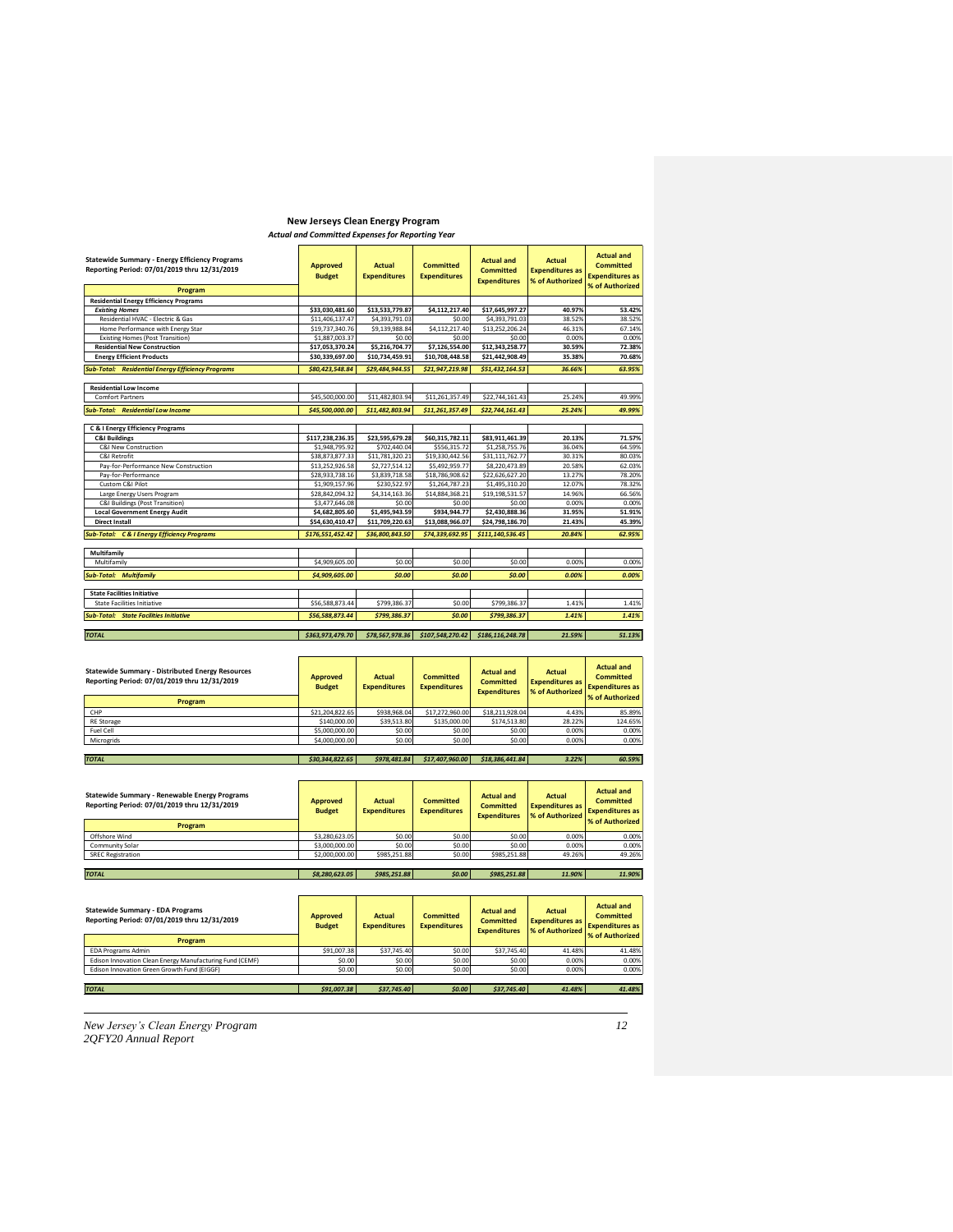#### **New Jerseys Clean Energy Program** *Actual and Committed Expenses for Reporting Year*

| <b>Statewide Summary - Planning and Administration</b><br>Reporting Period: 07/01/2019 thru 12/31/2019 | <b>Actual</b><br><b>Approved</b><br><b>Expenditures</b><br><b>Budget</b> |                | Committed<br><b>Expenditures</b> | <b>Actual and</b><br>Committed<br><b>Expenditures</b> | Actual<br><b>Expenditures as</b><br>% of Authorized | <b>Actual and</b><br>Committed<br><b>Expenditures as</b><br>% of Authorized |  |
|--------------------------------------------------------------------------------------------------------|--------------------------------------------------------------------------|----------------|----------------------------------|-------------------------------------------------------|-----------------------------------------------------|-----------------------------------------------------------------------------|--|
| Program                                                                                                |                                                                          |                |                                  |                                                       |                                                     |                                                                             |  |
| <b>BPU Program Administration</b>                                                                      |                                                                          |                |                                  |                                                       |                                                     |                                                                             |  |
| <b>BPU Program Administration</b>                                                                      | \$3,555,000.00                                                           | \$12,468.60    | \$0.00                           | \$12,468.60                                           | 0.35%                                               | 0.35%                                                                       |  |
| <b>Sub-Total: BPU Program Administration</b>                                                           | \$3,555,000.00                                                           | \$12,468.60    | \$0.00                           | \$12,468.60                                           | 0.35%                                               | 0.35%                                                                       |  |
|                                                                                                        |                                                                          |                |                                  |                                                       |                                                     |                                                                             |  |
| Marketing                                                                                              |                                                                          |                |                                  |                                                       |                                                     |                                                                             |  |
| <b>Marketing Contract</b>                                                                              | \$4,400,000.00                                                           | \$0.00         | \$0.00                           | \$0.00                                                | 0.00%                                               | 0.00%                                                                       |  |
| <b>Sub-Total: Marketing</b>                                                                            | \$4,400,000.00                                                           | \$0.00         | \$0.00                           | \$0.00                                                | 0.00%                                               | 0.00%                                                                       |  |
|                                                                                                        |                                                                          |                |                                  |                                                       |                                                     |                                                                             |  |
| <b>Program Evaluation/Analysis</b>                                                                     |                                                                          |                |                                  |                                                       |                                                     |                                                                             |  |
| Program Evaluation                                                                                     | \$3,969,428.25                                                           | \$521.256.23   | \$0.00                           | \$521,256.23                                          | 13.13%                                              | 13.13%                                                                      |  |
| <b>Research and Analysis</b>                                                                           | \$250,000,00                                                             | \$0.00         | \$0.00                           | \$0.00                                                | 0.00%                                               | 0.00%                                                                       |  |
| <b>Sub-Total: Program Evaluation/Analysis</b>                                                          | \$4,219,428.25                                                           | \$521,256.23   | \$0.00                           | \$521.256.23                                          | 12.35%                                              | 12.35%                                                                      |  |
|                                                                                                        |                                                                          |                |                                  |                                                       |                                                     |                                                                             |  |
| <b>Outreach and Education</b>                                                                          |                                                                          |                |                                  |                                                       |                                                     |                                                                             |  |
| Sustainable Jersey                                                                                     | \$742,085,00                                                             | \$133,582.80   | \$0.00                           | \$133,582.80                                          | 18.00%                                              | 18.00%                                                                      |  |
| <b>NJIT Learning Center</b>                                                                            | \$691,583.40                                                             | \$168,333.95   | \$0.00                           | \$168,333.95                                          | 24.34%                                              | 24.34%                                                                      |  |
| Conference                                                                                             | \$750,000.00                                                             | \$0.00         | \$0.00                           | \$0.00                                                | 0.00%                                               | 0.00%                                                                       |  |
| Outreach, Website, Other                                                                               | \$4,775,000.00                                                           | \$2,089.561.91 | \$0.00                           | \$2,089,561.91                                        | 43.76%                                              | 43.76%                                                                      |  |
| <b>Sub-Total: Outreach and Education</b>                                                               | \$6,958,668,40                                                           | \$2,391,478.66 | \$0.00                           | \$2,391,478.66                                        | 34.37%                                              | 34.37%                                                                      |  |
|                                                                                                        |                                                                          |                |                                  |                                                       |                                                     |                                                                             |  |
| Sponsorships                                                                                           |                                                                          |                |                                  |                                                       |                                                     |                                                                             |  |
| Sponsorships                                                                                           | \$70,000.00                                                              | \$0.00         | \$0.00                           | \$0.00                                                | 0.00%                                               | 0.00%                                                                       |  |
| <b>Sub-Total: Sponsorships</b>                                                                         | \$70,000.00                                                              | \$0.00         | \$0.00                           | \$0.00                                                | 0.00%                                               | 0.00%                                                                       |  |
|                                                                                                        |                                                                          |                |                                  |                                                       |                                                     |                                                                             |  |
| <b>TOTAL</b>                                                                                           | \$19,203,096.65                                                          | \$2,925,203.49 | \$0.00                           | \$2,925,203.49                                        | 15.23%                                              | 15.23%                                                                      |  |

| <b>Statewide Summary - BPU Initiatives</b><br>Reporting Period: 07/01/2019 thru 12/31/2019<br>Program | Approved<br><b>Budget</b> | <b>Actual</b><br><b>Expenditures</b> | <b>Committed</b><br><b>Expenditures</b> | <b>Actual and</b><br><b>Committed</b><br><b>Expenditures</b> | <b>Actual</b><br><b>Expenditures as</b><br>% of Authorized | <b>Actual and</b><br><b>Committed</b><br><b>Expenditures as</b><br>% of Authorized |  |
|-------------------------------------------------------------------------------------------------------|---------------------------|--------------------------------------|-----------------------------------------|--------------------------------------------------------------|------------------------------------------------------------|------------------------------------------------------------------------------------|--|
| <b>Community Energy Grants</b>                                                                        | \$1,000,000,00            | \$0.00                               | \$0.00                                  | \$0.00                                                       | 0.00%                                                      | 0.00%                                                                              |  |
| Storage                                                                                               | \$4,105,000,00            | \$0.00                               | \$0.00                                  | \$0.00                                                       | 0.00%                                                      | 0.00%                                                                              |  |
| <b>Electric Vehicles</b>                                                                              | \$30,000,000,00           | \$0.00                               | \$0.00                                  | \$0.00                                                       | 0.00%                                                      | 0.00%                                                                              |  |
| NJ Wind                                                                                               | \$4,500,000,00            | \$0.00                               | \$0.00                                  | \$0.00                                                       | 0.00%                                                      | 0.00%                                                                              |  |
| R&D Energy Tech Hub                                                                                   | \$4,500,000,00            | \$0.00                               | \$0.00                                  | \$0.00                                                       | 0.00%                                                      | 0.00%                                                                              |  |
| Workforce Development                                                                                 | \$2,500,000,00            | \$0.00                               | \$0.00                                  | \$0.00                                                       | 0.00%                                                      | 0.00%                                                                              |  |
| Curriculum                                                                                            | \$4,500,000,00            | \$0.00                               | \$0.00                                  | \$0.00                                                       | 0.00%                                                      | 0.00%                                                                              |  |
|                                                                                                       |                           |                                      |                                         |                                                              |                                                            |                                                                                    |  |
| <b>TOTAL</b>                                                                                          | \$51,105,000.00           | \$0.00                               | \$0.00                                  | 50.00                                                        | 0.00%                                                      | 0.00%                                                                              |  |

## **New Jerseys Clean Energy Program** *Detailed Expense Data for Reporting Year*

|                                                         |                                            |                                                              |                                                  |                 | <b>Cost Category Budgets</b>                             |                                                                              |                                                  |
|---------------------------------------------------------|--------------------------------------------|--------------------------------------------------------------|--------------------------------------------------|-----------------|----------------------------------------------------------|------------------------------------------------------------------------------|--------------------------------------------------|
| Reporting Period: 07/01/2019 thru 12/31/2019<br>Program | <b>Total Actual</b><br><b>Expenditures</b> | <b>Administration &amp;</b><br>Program<br><b>Development</b> | Sales, Call Centers.<br>Marketing and<br>Website | <b>Training</b> | Rebates.Grants.<br>and Other Direct<br><b>Incentives</b> | Rebate<br>Processing.<br>Inspections, and<br><b>Other Quality</b><br>Control | <b>Evaluation and</b><br><b>Related Research</b> |
| <b>Energy Efficiency Programs</b>                       | \$78,567,978.36                            | \$7,333,431.43                                               | \$549,803.83                                     | \$354,313.86    | \$65.094.130.12                                          | \$5,236,299.12                                                               | \$0.00                                           |
| <b>Distributed Energy Resources</b>                     | \$978,481.84                               | \$325.532.82                                                 | \$21,753.48                                      | \$0.00          | \$480,219.02                                             | \$150,976.52                                                                 | \$0.00                                           |
| Renewable Energy Programs                               | \$985.251.88                               | \$388,137.24                                                 | \$21,753.48                                      | \$0.00          | \$0.00                                                   | \$575.361.16                                                                 | \$0.00                                           |
| <b>EDA</b> Programs                                     | \$37,745.40                                | \$37,745.40                                                  | \$0.00                                           | \$0.00          | \$0.00                                                   | \$0.00                                                                       | \$0.00                                           |
| Planning and Administration                             | \$2,925,203,49                             | \$12,468.60                                                  | \$2.089.561.91                                   | \$0.00          | \$301,916.75                                             | \$0.00                                                                       | \$521,256.23                                     |
| <b>BPU Initiatives</b>                                  | \$0.00                                     | \$0.00                                                       | \$0.00                                           | \$0.00          | \$0.00                                                   | \$0.00                                                                       | \$0.00                                           |
| <b>TOTAL</b>                                            | \$83,494,660.97                            | \$8.097.315.49                                               | \$2.682.872.70                                   | \$354,313.86    | \$65,876,265,89                                          | \$5,962,636,80                                                               | \$521,256.23                                     |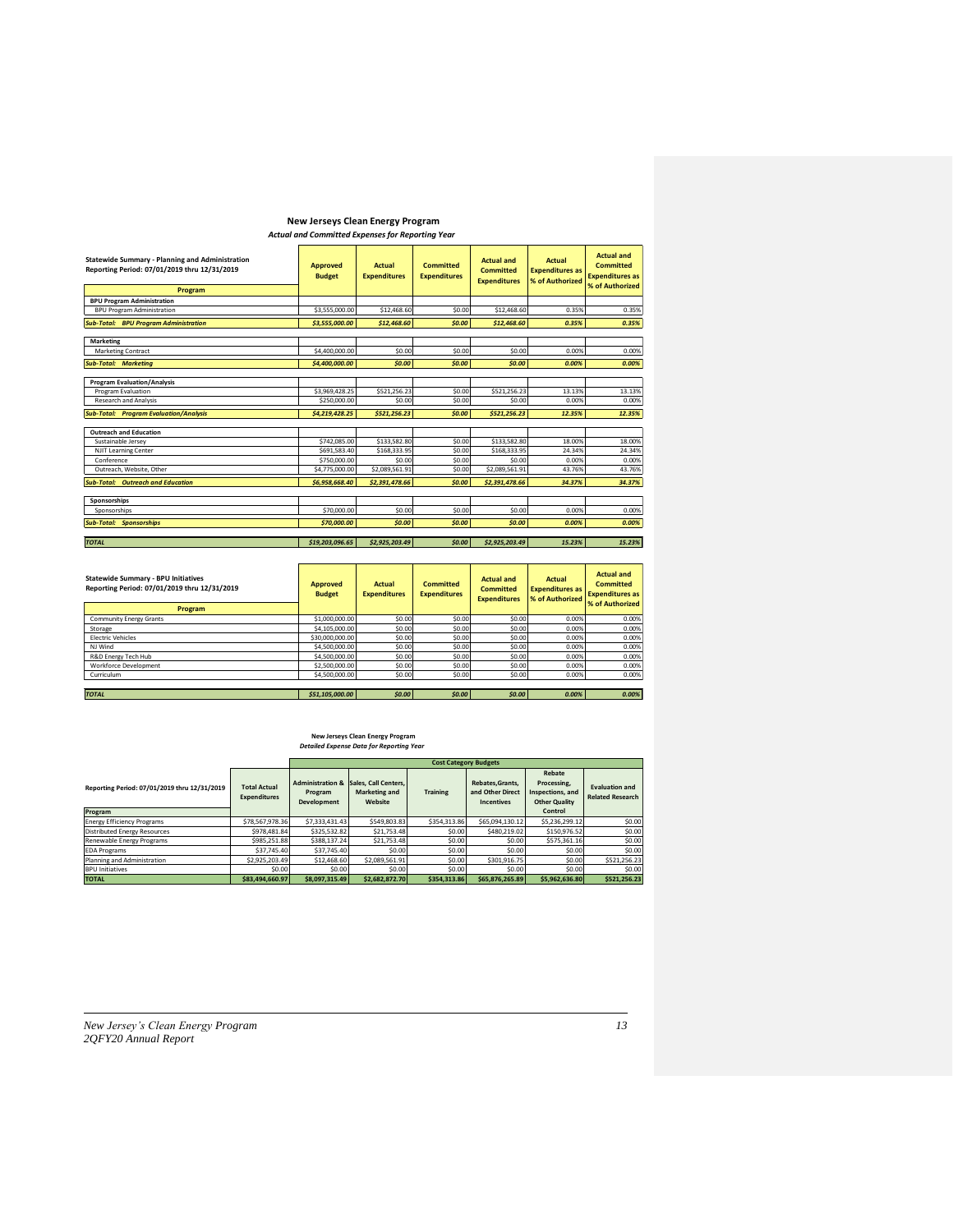#### **New Jerseys Clean Energy Program** *Electric Savings vs. Goals*

| Reporting Period: 07/01/2019 thru 12/31/2019             |                 | <b>Peak Demand Savings</b> |                                |      | <b>Annual Energy Savings</b>         |            |                            |      | <b>Lifetime Energy Savings</b> |                                                     |   |      |
|----------------------------------------------------------|-----------------|----------------------------|--------------------------------|------|--------------------------------------|------------|----------------------------|------|--------------------------------|-----------------------------------------------------|---|------|
| <b>Program Managers: All</b>                             | <b>YTD Goal</b> | <b>Actual YTD</b>          | <b>Actual YTD as % of Goal</b> |      | <b>Actual YTD</b><br><b>YTD Goal</b> |            | Actual YTD as % of<br>Goal |      | <b>YTD Goal</b>                | <b>Actual YTD as % of Goal</b><br><b>Actual YTD</b> |   |      |
| Program                                                  | kW              | kW                         | $\frac{96}{25}$                |      | <b>MWh</b>                           | <b>MWh</b> | %                          |      | <b>MWh</b>                     | <b>MWh</b>                                          | % |      |
| <b>Energy Efficiency Programs</b>                        |                 |                            |                                |      |                                      |            |                            |      |                                |                                                     |   |      |
| <b>Residential Energy Efficiency Programs</b>            |                 |                            |                                |      |                                      |            |                            |      |                                |                                                     |   |      |
| <b>Existing Homes</b>                                    | 1.619           | 1.391                      |                                | 86%  | 2.920                                | 2.459      |                            | 84%  | 47.698                         | 38.296                                              |   | 80%  |
| Residential HVAC - Flectric & Gas                        | 1.209           | 1.074                      |                                | 89%  | 1.619                                | 1.487      |                            | 92%  | 24.235                         | 22.737                                              |   | 94%  |
| Home Performance with Energy Star                        | 410             | 317                        |                                | 77%  | 1,301                                | 972        |                            | 75%  | 23,463                         | 15.559                                              |   | 66%  |
| <b>Residential New Construction</b>                      | 1.014           | 906                        |                                | 89%  | 2,475                                | 2,768      |                            | 112% | 49.493                         | 55.351                                              |   | 112% |
| <b>Energy Efficient Products</b>                         | 23.874          | 18.183                     |                                | 76%  | 276,431                              | 210.082    |                            | 76%  | 4,037,361                      | 3,065,129                                           |   | 76%  |
| <b>Energy Efficient Products - Lighting</b>              | 23,118          | 16,702                     |                                | 72%  | 267,674                              | 198,863    |                            | 74%  | 3.909.459                      | 2,982,938                                           |   | 76%  |
| Energy Efficient Products - Non-Lighting                 | 756             | 1.481                      |                                | 196% | 8.757                                | 11.220     |                            | 128% | 127,901                        | 82.191                                              |   | 64%  |
| <b>Sub-Total: Residential Energy Efficiency Programs</b> | 26.507          | 20.479                     |                                | 77%  | 281.825                              | 215,309    |                            | 76%  | 4.134.551                      | 3.158.776                                           |   | 76%  |
| <b>Residential Low Income</b>                            |                 |                            |                                |      |                                      |            |                            |      |                                |                                                     |   |      |
| <b>Comfort Partners</b>                                  |                 |                            |                                |      |                                      |            |                            | 55%  |                                |                                                     |   |      |
|                                                          | 4.033           | 247                        |                                | 6%   | 3.361                                | 1.843      |                            |      | 24,407                         | 27,416                                              |   | 117% |
| Sub-Total: Residential Low Income                        | 4.033           | 247                        |                                | 6%   | 3.361                                | 1.843      |                            | 55%  | 24.407                         | 27,416                                              |   | 112% |
| <b>C&amp;I Energy Efficiency Programs</b>                |                 |                            |                                |      |                                      |            |                            |      |                                |                                                     |   |      |
| <b>C&amp;I Buildings</b>                                 | 18.092          | 22.340                     |                                | 123% | 90.828                               | 131,834    |                            | 145% | 1.452.753                      | 1.930.801                                           |   | 133% |
| C&I New Construction                                     | 504             | 202                        |                                | 40%  | 2.761                                | 1.127      |                            | 41%  | 55.142                         | 16.781                                              |   | 30%  |
| C&I Retrofit                                             | 12.342          | 17,819                     |                                | 144% | 67.325                               | 101.978    |                            | 151% | 1.059.166                      | 1.436.803                                           |   | 136% |
| Pay-for-Performance New Construction                     | 2.401           | 109                        |                                | 5%   | 5.617                                | 1.992      |                            | 35%  | 89,764                         | 37.761                                              |   | 42%  |
| Pay-for-Performance                                      | 1.964           | 2.343                      |                                | 119% | 8.524                                | 10.932     |                            | 128% | 134,510                        | 177,830                                             |   | 132% |
| Custom C&I Pilot                                         | 55              | 331                        |                                | 598% | 438                                  | 2.228      |                            | 508% | 6.892                          | 33,408                                              |   | 485% |
| Large Energy Users Program                               | 825             | 1.536                      |                                | 186% | 6.162                                | 13,576     |                            | 220% | 107,280                        | 228.217                                             |   | 213% |
| <b>Direct Install</b>                                    | 4.980           | 3.474                      |                                | 70%  | 22.841                               | 16.439     |                            | 72%  | 341.927                        | 241.575                                             |   | 71%  |
| <b>Sub-Total: C&amp;I Energy Efficiency Programs</b>     | 23.072          | 25.814                     |                                | 112% | 113,669                              | 148,272    |                            | 130% | 1.794.680                      | 2.172.376                                           |   | 121% |
| <b>TOTAL</b>                                             | 53.613          | 46.540                     |                                | 87%  | 398,855                              | 365,424    |                            | 92%  | 5.953.639                      | 5.358.568                                           |   | 90%  |

## **New Jerseys Clean Energy Program** *Gas & Other Fuel Savings vs. Goals*

| Reporting Period: 07/01/2019 thru 12/31/2019             |                 | <b>Annual Energy Savings</b> |                                |       |                 | <b>Lifetime Energy Savings</b> |                                |       |  |
|----------------------------------------------------------|-----------------|------------------------------|--------------------------------|-------|-----------------|--------------------------------|--------------------------------|-------|--|
| <b>Program Managers: All</b>                             | <b>YTD Goal</b> | <b>Actual YTD</b>            | <b>Actual YTD as % of Goal</b> |       | <b>YTD Goal</b> | <b>Actual YTD</b>              | <b>Actual YTD as % of Goal</b> |       |  |
|                                                          |                 |                              |                                |       |                 |                                |                                |       |  |
| Program                                                  | <b>MMBtu</b>    | <b>MMBtu</b>                 | %                              |       | <b>MMBtu</b>    | <b>MMBtu</b>                   | %                              |       |  |
| <b>Energy Efficiency Programs</b>                        |                 |                              |                                |       |                 |                                |                                |       |  |
| <b>Residential Energy Efficiency Programs</b>            |                 |                              |                                |       |                 |                                |                                |       |  |
| <b>Existing Homes</b>                                    | 129,930         | 109,512                      |                                | 84%   | 2,631,921       | 2,077,251                      |                                | 79%   |  |
| Residential HVAC - Electric & Gas                        | 80.793          | 66.335                       |                                | 82%   | 1.561.735       | 1.295.569                      |                                | 83%   |  |
| Home Performance with Energy Star                        | 49,136          | 43,178                       |                                | 88%   | 1,070,185       | 781,683                        |                                | 73%   |  |
| <b>Residential New Construction</b>                      | 33,177          | 32,002                       |                                | 96%   | 663,543         | 640,047                        |                                | 96%   |  |
| <b>Energy Efficient Products</b>                         | 5,375           | 11,420                       |                                | 212%  | 60,429          | 129,212                        |                                | 214%  |  |
| <b>Sub-Total: Residential Energy Efficiency Programs</b> | 168,481         | 152,935                      |                                | 91%   | 3,355,893       | 2,846,510                      |                                | 85%   |  |
| <b>Residential Low Income</b>                            |                 |                              |                                |       |                 |                                |                                |       |  |
| <b>Comfort Partners</b>                                  | 20,142          | 11,883                       |                                | 59%   | 311,195         | 175,538                        |                                | 56%   |  |
| <b>Sub-Total: Residential Low Income</b>                 | 20,142          | 11,883                       |                                | 59%   | 311,195         | 175.538                        |                                | 56%   |  |
| <b>C&amp;I Energy Efficiency Programs</b>                |                 |                              |                                |       |                 |                                |                                |       |  |
| <b>C&amp;I Buildings</b>                                 | 101.239         | 59.089                       |                                | 58%   | 1,866,801       | 1,180,547                      |                                | 63%   |  |
| C&I New Construction                                     | 118             | 3,575                        |                                | 3034% | 2,250           | 57,747                         |                                | 2566% |  |
| C&I Retrofit                                             | 16.719          | 9.262                        |                                | 55%   | 292.073         | 174,752                        |                                | 60%   |  |
| Pay-for-Performance New Construction                     | 50,150          | 14,044                       |                                | 28%   | 834,000         | 276,935                        |                                | 33%   |  |
| Pay-for-Performance                                      | 31,278          | 30.451                       |                                | 97%   | 684,995         | 639,472                        |                                | 93%   |  |
| Custom C&I Pilot                                         | 109             | $-6$                         |                                | $-5%$ | 1,901           | $-85$                          |                                | $-4%$ |  |
| Large Energy Users Program                               | 2.866           | 1.763                        |                                | 62%   | 51.582          | 31.725                         |                                | 62%   |  |
| <b>Direct Install</b>                                    | 78,074          | 50,077                       |                                | 64%   | 1,338,196       | 691,382                        |                                | 52%   |  |
|                                                          |                 |                              |                                |       |                 |                                |                                |       |  |
| <b>Sub-Total: C&amp;I Energy Efficiency Programs</b>     | 179,314         | 109,166                      |                                | 61%   | 3,204,997       | 1,871,929                      |                                | 58%   |  |
| <b>Sub-Total: Energy Efficiency Programs</b>             | 367.937         | 273,984                      |                                | 74%   | 6,872,085       | 4,893,976                      |                                | 71%   |  |
|                                                          |                 |                              |                                |       |                 |                                |                                |       |  |
| <b>Distributed Energy Resources</b>                      |                 |                              |                                |       |                 |                                |                                |       |  |
| CHP                                                      | 10,135          | 4,005                        |                                | 40%   | 177,363         | 60,072                         |                                | 34%   |  |
| <b>Sub-Total: Distributed Energy Resources</b>           | 10,135          | 4,005                        |                                | 40%   | 177,363         | 60,072                         |                                | 34%   |  |
| <b>TOTAL</b>                                             |                 |                              |                                |       |                 |                                |                                | 70%   |  |
|                                                          | 378,072         | 277,988                      |                                | 74%   | 7,049,448       | 4,954,048                      |                                |       |  |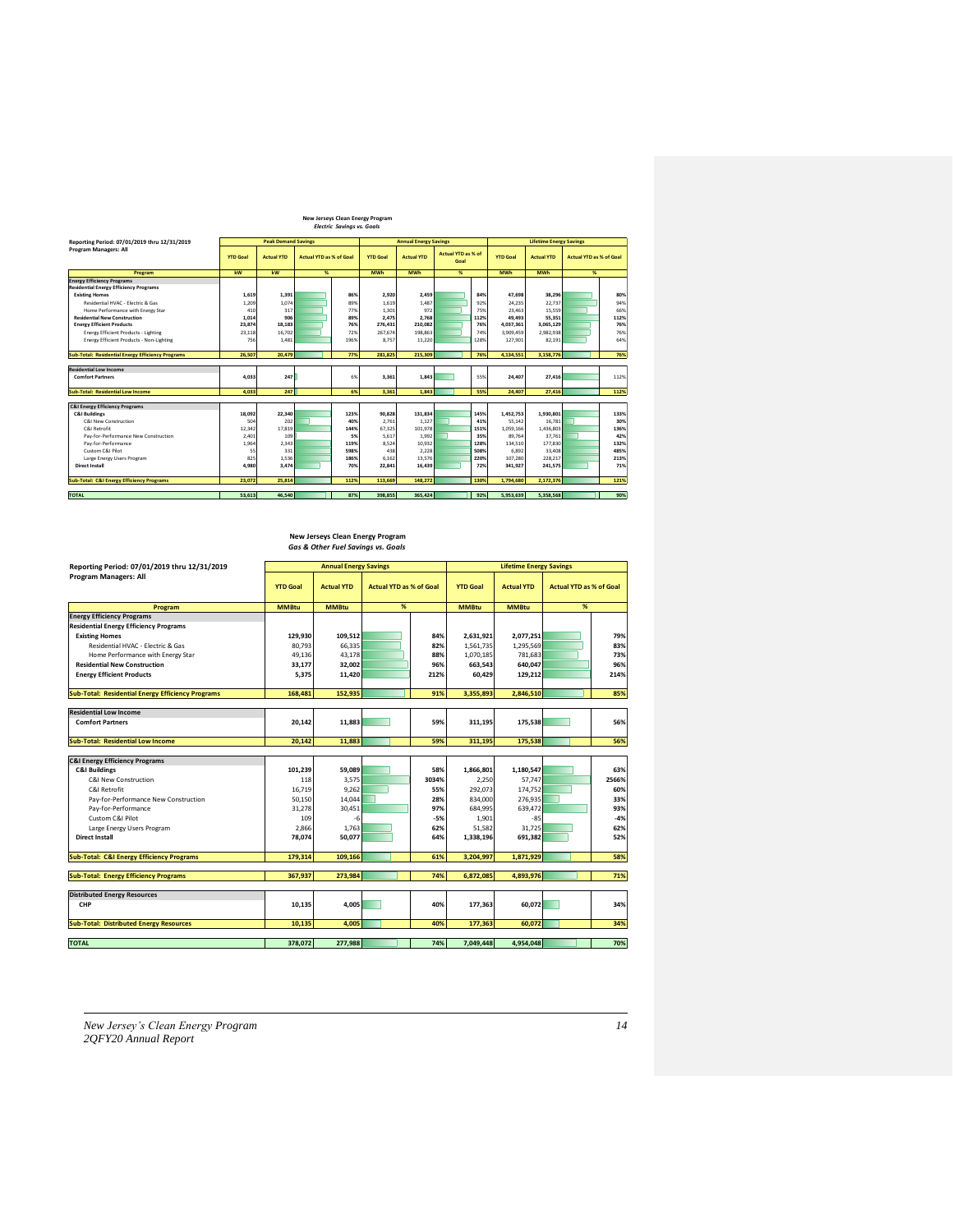### *Electric Savings* **New Jerseys Clean Energy Program**

| Reporting Period: 07/01/2019 thru 12/31/2019             |                  | <b>Peak Demand Savings</b> |                                   |                  | <b>Annual Energy Savings</b> |                                   |                  | <b>Lifetime Energy Savings</b> |                      |
|----------------------------------------------------------|------------------|----------------------------|-----------------------------------|------------------|------------------------------|-----------------------------------|------------------|--------------------------------|----------------------|
| <b>Program Managers: All</b>                             | <b>Installed</b> | Committed                  | <b>Installed and</b><br>Committed | <b>Installed</b> | <b>Committed</b>             | <b>Installed and</b><br>Committed | <b>Installed</b> | <b>Committed</b>               | <b>Installed and</b> |
|                                                          |                  |                            |                                   |                  |                              |                                   |                  |                                | <b>Committed</b>     |
| Program                                                  | kW               | kW                         | kW                                | <b>MWh</b>       | <b>MWh</b>                   | <b>MWh</b>                        | <b>MWh</b>       | <b>MWh</b>                     | <b>MWh</b>           |
| <b>Energy Efficiency Programs</b>                        |                  |                            |                                   |                  |                              |                                   |                  |                                |                      |
| <b>Residential Energy Efficiency Programs</b>            |                  |                            |                                   |                  |                              |                                   |                  |                                |                      |
| <b>Existing Homes</b>                                    | 1.391            | 141                        | 1,532                             | 2.459            | 474                          | 2.933                             | 38,296           | 7.752                          | 46.048               |
| Residential HVAC - Electric & Gas                        | 1.074            | $\Omega$                   | 1,074                             | 1,487            | $\Omega$                     | 1,487                             | 22,737           |                                | 22,737               |
| Home Performance with Energy Star                        | 317              | 141                        | 457                               | 972              | 474                          | 1,446                             | 15,559           | 7,752                          | 23,312               |
| <b>Residential New Construction</b>                      | 906              | $\Omega$                   | 906                               | 2.768            | $\mathbf{0}$                 | 2,768                             | 55,351           | 0                              | 55,351               |
| <b>Energy Efficient Products</b>                         | 18,183           | n                          | 18.183                            | 210,082          | $\mathbf{0}$                 | 210,082                           | 3,065,129        | 0                              | 3,065,129            |
| <b>Energy Efficient Products - Lighting</b>              | 16,702           | $\Omega$                   | 16.702                            | 198,863          | $\mathbf 0$                  | 198.863                           | 2,982,938        | $\overline{0}$                 | 2,982,938            |
| <b>Energy Efficient Products - Non-Lighting</b>          | 1.481            | $\Omega$                   | 1.481                             | 11.220           | $\mathbf 0$                  | 11.220                            | 82,191           | $\mathbf 0$                    | 82.191               |
| <b>Sub-Total: Residential Energy Efficiency Programs</b> | 20.479           | 141                        | 20.620                            | 215,309          | 474                          | 215.783                           | 3,158,776        | 7,752                          | 3,166,529            |
| <b>Residential Low Income</b>                            |                  |                            |                                   |                  |                              |                                   |                  |                                |                      |
| <b>Comfort Partners</b>                                  | 247              | $\mathbf 0$                | 247                               | 1.843            | $\mathbf{0}$                 | 1.843                             | 27.416           | 0                              | 27,416               |
| Sub-Total: Residential Low Income                        | 247              | $\mathbf{0}$               | 247                               | 1,843            | $\mathbf{0}$                 | 1,843                             | 27,416           | $\bullet$                      | 27,416               |
| <b>C&amp;I Energy Efficiency Programs</b>                |                  |                            |                                   |                  |                              |                                   |                  |                                |                      |
| <b>C&amp;I Buildings</b>                                 | 22.340           | 34,936                     | 57.276                            | 131,834          | 206.889                      | 338.723                           | 1,930,801        | 3,121,431                      | 5,052,232            |
| C&I New Construction                                     | 202              | 451                        | 653                               | 1.127            | 1.698                        | 2.825                             | 16.781           | 25.904                         | 42,685               |
| C&I Retrofit                                             | 17.819           | 21.136                     | 38.955                            | 101.978          | 115,140                      | 217.118                           | 1,436,803        | 1.677.257                      | 3,114,061            |
| Pay-for-Performance New Construction                     | 109              | 553                        | 662                               | 1,992            | 7,063                        | 9,055                             | 37,761           | 122,991                        | 160,752              |
| Pay-for-Performance                                      | 2.343            | 6,062                      | 8.405                             | 10,932           | 30,848                       | 41.779                            | 177,830          | 493,276                        | 671,106              |
| Custom C&I Pilot                                         | 331              | 2,557                      | 2.888                             | 2,228            | 12,939                       | 15,167                            | 33,408           | 187,999                        | 221,407              |
| Large Energy Users Program                               | 1,536            | 4,177                      | 5,713                             | 13,576           | 39,201                       | 52,777                            | 228,217          | 614,004                        | 842,221              |
| <b>Direct Install</b>                                    | 3,474            | 3,835                      | 7,310                             | 16,439           | 18,957                       | 35,395                            | 241,575          | 278,778                        | 520,354              |
| Sub-Total: C&I Energy Efficiency Programs                | 25.814           | 38,771                     | 64,585                            | 148,272          | 225,846                      | 374,118                           | 2,172,376        | 3,400,209                      | 5,572,585            |
| Multifamily                                              |                  |                            |                                   |                  |                              |                                   |                  |                                |                      |
| Multifamily                                              | 0                | $\mathbf 0$                |                                   | 0                | $\mathbf{0}$                 | O                                 | $\mathbf 0$      | 0                              | O                    |
| <b>Sub-Total: Multifamily</b>                            | $\mathbf{o}$     | $\hat{\mathbf{0}}$         | $\Omega$                          | $\mathbf{0}$     | $\mathbf{0}$                 | $\mathbf{0}$                      | $\mathbf{o}$     | $\mathbf{0}$                   | $\Omega$             |
| <b>Sub-Total: Energy Efficiency Programs</b>             | 46.540           | 38.912                     | 85.452                            | 365.424          | 226.320                      | 591.744                           | 5.358.568        | 3.407.961                      | 8.766.530            |
| <b>Distributed Energy Resources</b>                      |                  |                            |                                   |                  |                              |                                   |                  |                                |                      |
| CHP                                                      | $\Omega$         | 5.829                      | 5.829                             | O                | 20,600                       | 20,600                            | 0                | 410.749                        | 410.749              |
| <b>Fuel Cell</b>                                         | $\mathbf 0$      | $\Omega$                   | n                                 | 0                | $\Omega$                     | n                                 | $\Omega$         | $\Omega$                       | $\Omega$             |
| <b>Sub-Total: Distributed Energy Resources</b>           | $\mathbf{0}$     | 5.829                      | 5.829                             | $\mathbf{0}$     | 20,600                       | 20,600                            | $\mathbf{o}$     | 410.749                        | 410.749              |
|                                                          |                  |                            |                                   |                  |                              |                                   |                  |                                |                      |
| <b>TOTAL</b>                                             | 46,540           | 44,740                     | 91,281                            | 365,424          | 246,920                      | 612,344                           | 5,358,568        | 3,818,711                      | 9,177,279            |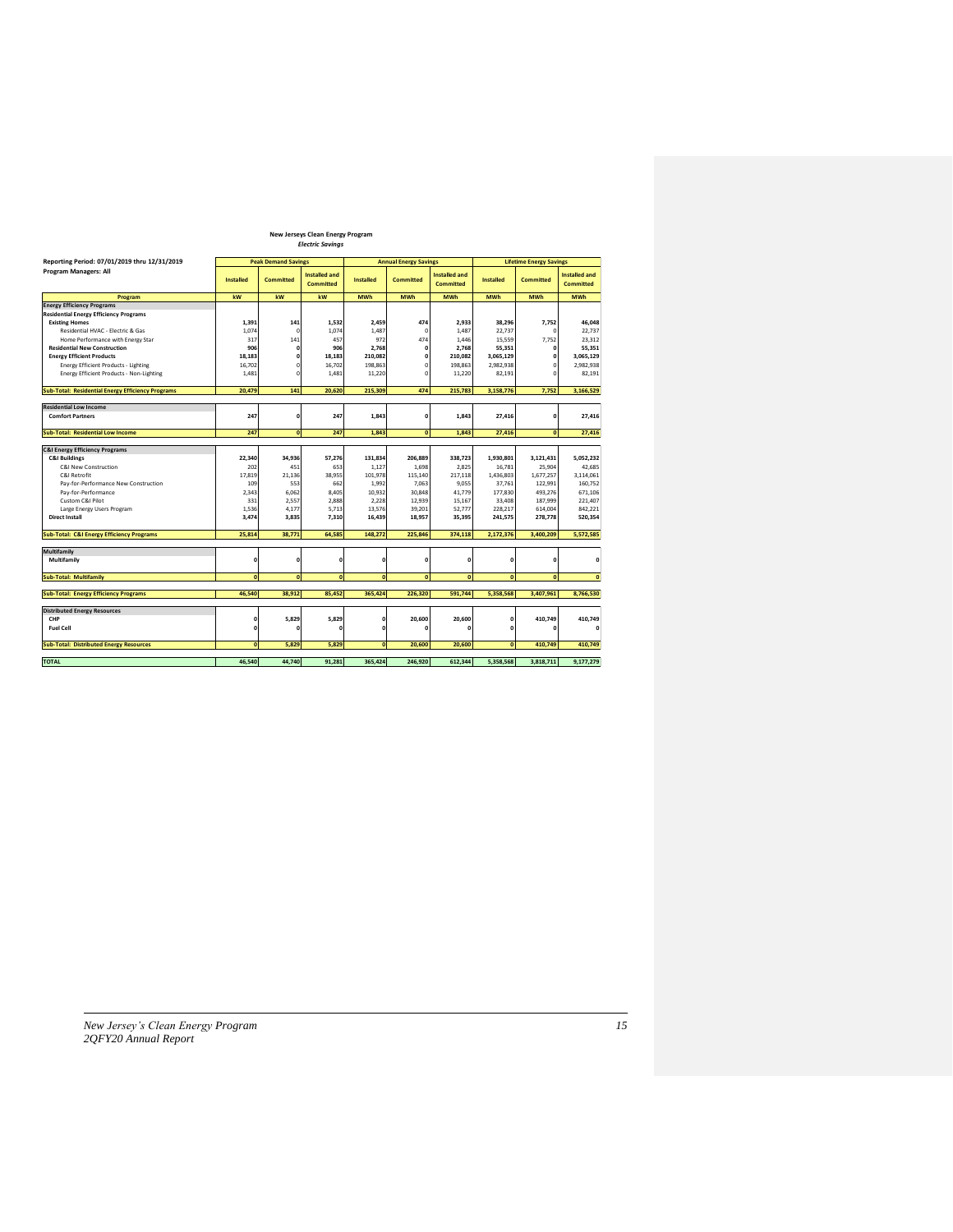## *Gas & Other Fuel Savings* **New Jerseys Clean Energy Program**

| Reporting Period: 07/01/2019 thru 12/31/2019             |                  | <b>Annual Energy Savings</b> |                                          | <b>Lifetime Energy Savings</b> |                  |                                          |  |
|----------------------------------------------------------|------------------|------------------------------|------------------------------------------|--------------------------------|------------------|------------------------------------------|--|
| Program Managers: All                                    | <b>Installed</b> | <b>Committed</b>             | <b>Installed and</b><br><b>Committed</b> | <b>Installed</b>               | <b>Committed</b> | <b>Installed and</b><br><b>Committed</b> |  |
| Program                                                  | <b>MMBtu</b>     | <b>MMBtu</b>                 | <b>MMBtu</b>                             | <b>MMBtu</b>                   | <b>MMBtu</b>     | <b>MMBtu</b>                             |  |
| <b>Energy Efficiency Programs</b>                        |                  |                              |                                          |                                |                  |                                          |  |
| <b>Residential Energy Efficiency Programs</b>            |                  |                              |                                          |                                |                  |                                          |  |
| <b>Existing Homes</b>                                    | 109,512          | 17,093                       | 126,606                                  | 2,077,251                      | 305,051          | 2,382,302                                |  |
| Residential HVAC - Electric & Gas                        | 66,335           | $\Omega$                     | 66,335                                   | 1,295,569                      | $\mathbf 0$      | 1,295,569                                |  |
| Home Performance with Energy Star                        | 43,178           | 17.093                       | 60,271                                   | 781,683                        | 305,051          | 1,086,734                                |  |
| <b>Residential New Construction</b>                      | 32,002           | 0                            | 32,002                                   | 640,047                        | 0                | 640,047                                  |  |
| <b>Energy Efficient Products</b>                         | 11,420           | $\mathbf{0}$                 | 11,420                                   | 129,212                        | 0                | 129,212                                  |  |
| <b>Sub-Total: Residential Energy Efficiency Programs</b> | 152.935          | 17.093                       | 170.028                                  | 2,846,510                      | 305.051          | 3,151,561                                |  |
|                                                          |                  |                              |                                          |                                |                  |                                          |  |
| <b>Residential Low Income</b>                            |                  |                              |                                          |                                |                  |                                          |  |
| <b>Comfort Partners</b>                                  | 11,883           | 0                            | 11,883                                   | 175,538                        | 0                | 175,538                                  |  |
| <b>Sub-Total: Residential Low Income</b>                 | 11,883           | $\mathbf{0}$                 | 11,883                                   | 175,538                        | $\mathbf{0}$     | 175,538                                  |  |
| <b>C&amp;I Energy Efficiency Programs</b>                |                  |                              |                                          |                                |                  |                                          |  |
| <b>C&amp;I Buildings</b>                                 | 59,089           | 1,592,300                    | 1,651,389                                | 1,180,547                      | 30,299,289       | 31,479,836                               |  |
| <b>C&amp;I New Construction</b>                          | 3.575            | 3.007                        | 6,582                                    | 57.747                         | 57.240           | 114,987                                  |  |
| C&I Retrofit                                             | 9,262            | 133,080                      | 142,342                                  | 174,752                        | 1,529,959        | 1,704,712                                |  |
| Pay-for-Performance New Construction                     | 14,044           | 23,493                       | 37,537                                   | 276,935                        | 422,737          | 699,672                                  |  |
| Pay-for-Performance                                      | 30,451           | 74,945                       | 105,396                                  | 639,472                        | 1,548,836        | 2,188,308                                |  |
| Custom C&I Pilot                                         | -6               | 11,413                       | 11,408                                   | $-85$                          | 176,127          | 176,042                                  |  |
| Large Energy Users Program                               | 1.763            | 1,346,361                    | 1,348,124                                | 31.725                         | 26,564,390       | 26,596,115                               |  |
| <b>Direct Install</b>                                    | 50,077           | 63,616                       | 113,693                                  | 691,382                        | 805,896          | 1,497,277                                |  |
| <b>Sub-Total: C&amp;I Energy Efficiency Programs</b>     | 109,166          | 1,655,916                    | 1.765.082                                | 1,871,929                      | 31,105,184       | 32,977,113                               |  |
|                                                          |                  |                              |                                          |                                |                  |                                          |  |
| Multifamily                                              |                  |                              |                                          |                                |                  |                                          |  |
| Multifamily                                              | 0                | $\mathbf{0}$                 | $\mathbf{0}$                             | 0                              | 0                | 0                                        |  |
| <b>Sub-Total: Multifamily</b>                            | $\mathbf{0}$     | $\mathbf{0}$                 | $\mathbf{0}$                             | $\mathbf{0}$                   | $\mathbf{0}$     | $\mathbf{0}$                             |  |
| <b>Sub-Total: Energy Efficiency Programs</b>             | 273,984          | 1,673,009                    | 1,946,993                                | 4,893,976                      | 31,410,235       | 36,304,212                               |  |
|                                                          |                  |                              |                                          |                                |                  |                                          |  |
| <b>Distributed Energy Resources</b>                      |                  |                              |                                          |                                |                  |                                          |  |
| CHP                                                      | 4,005            | 347,000                      | 351,005                                  | 60,072                         | 6,639,100        | 6,699,172                                |  |
| <b>Fuel Cell</b>                                         | O                | $\mathbf 0$                  | O                                        | 0                              | $\mathbf 0$      | 0                                        |  |
| <b>Sub-Total: Distributed Energy Resources</b>           | 4.005            | 347,000                      | 351,005                                  | 60,072                         | 6,639,100        | 6,699,172                                |  |
| <b>TOTAL</b>                                             | 277,988          | 2,020,009                    | 2,297,997                                | 4,954,048                      | 38,049,335       | 43,003,383                               |  |
|                                                          |                  |                              |                                          |                                |                  |                                          |  |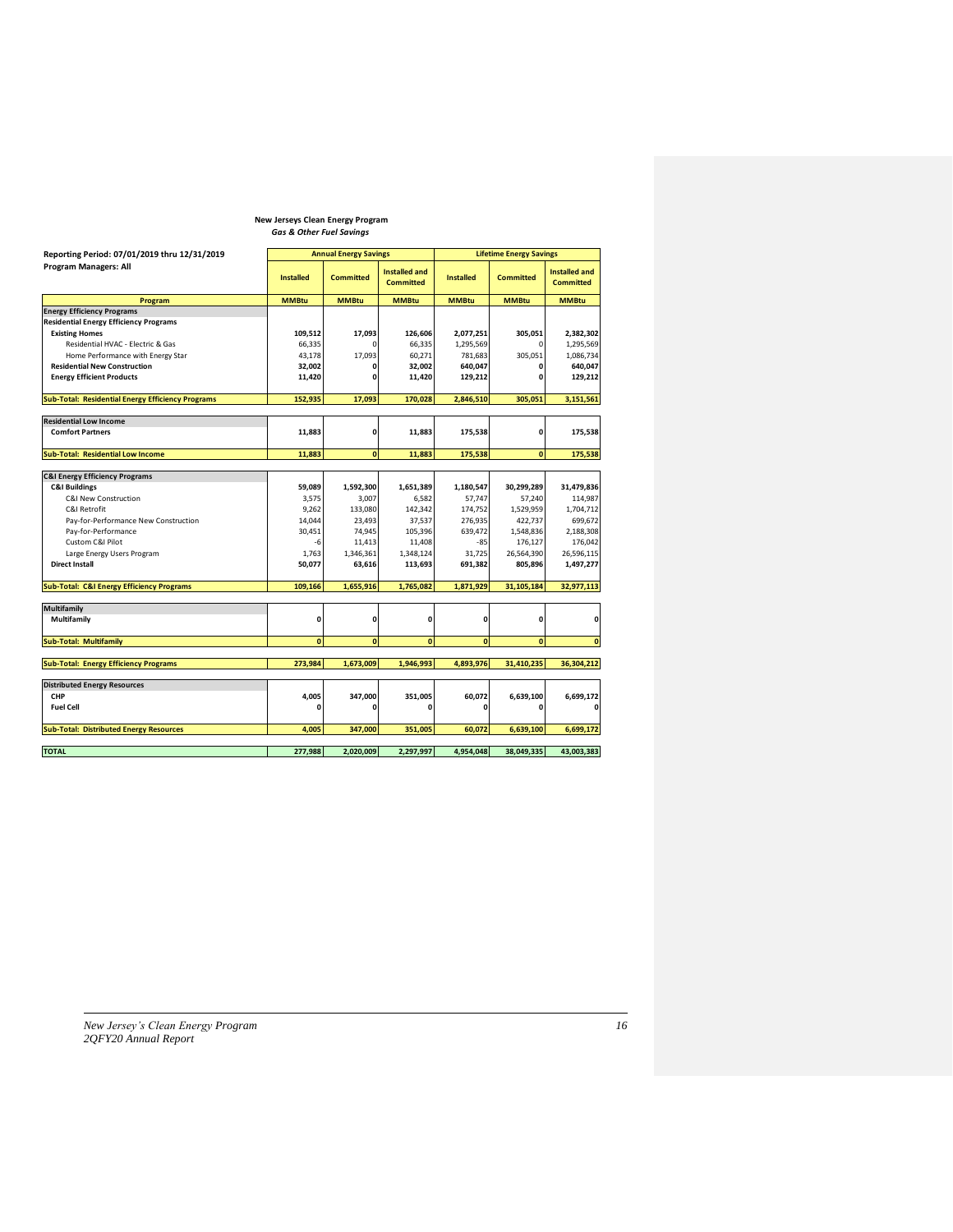### **New Jerseys Clean Energy Program** *Electric Generation*

| Reporting Period: 07/01/2019 thru 12/31/2019   |                  | Capacity         |                                   |                  | <b>Annual Generation</b> |                                   | <b>Lifetime Generation</b> |                  |                                          |
|------------------------------------------------|------------------|------------------|-----------------------------------|------------------|--------------------------|-----------------------------------|----------------------------|------------------|------------------------------------------|
| <b>Program Managers: All</b>                   | <b>Installed</b> | <b>Committed</b> | Installed and<br><b>Committed</b> | <b>Installed</b> | <b>Committed</b>         | Installed and<br><b>Committed</b> | <b>Installed</b>           | <b>Committed</b> | <b>Installed and</b><br><b>Committed</b> |
| Program                                        | kW               | kW               | kW                                | <b>MWh</b>       | <b>MWh</b>               | <b>MWh</b>                        | <b>MWh</b>                 | <b>MWh</b>       | <b>MWh</b>                               |
| <b>Distributed Energy Resources</b>            |                  |                  |                                   |                  |                          |                                   |                            |                  |                                          |
| CHP                                            | 130              | 20,783           | 20,913                            | 714              | 151.798                  | 152.511                           | 10,704                     | 2,940,605        | 2,951,309                                |
| <b>Fuel Cell</b>                               |                  |                  |                                   | O                |                          |                                   | $\Omega$                   |                  | $\Omega$                                 |
|                                                |                  |                  |                                   |                  |                          |                                   |                            |                  |                                          |
| <b>Sub-Total: Distributed Energy Resources</b> | 130              | 20.783           | 20,913                            | 714              | 151,798                  | 152,511                           | 10,704                     | 2,940,605        | 2,951,309                                |
|                                                |                  |                  |                                   |                  |                          |                                   |                            |                  |                                          |
| <b>Renewable Energy Programs</b>               |                  |                  |                                   |                  |                          |                                   |                            |                  |                                          |
| <b>SREC Registration</b>                       | 197,939          | $\mathbf 0$      | 197,939                           | 237,527          |                          | 237,527                           | 5,938,164                  | O                | 5,938,164                                |
|                                                |                  |                  |                                   |                  |                          |                                   |                            |                  |                                          |
| <b>Sub-Total: Renewable Energy Programs</b>    | 197,939          | $\Omega$         | 197,939                           | 237,527          |                          | 237,527                           | 5,938,164                  | 0                | 5,938,164                                |
|                                                |                  |                  |                                   |                  |                          |                                   |                            |                  |                                          |
| <b>TOTAL</b>                                   | 198.069          | 20.783           | 218.852                           | 238,240          | 151.798                  | 390.038                           | 5.948.869                  | 2.940.605        | 8,889,473                                |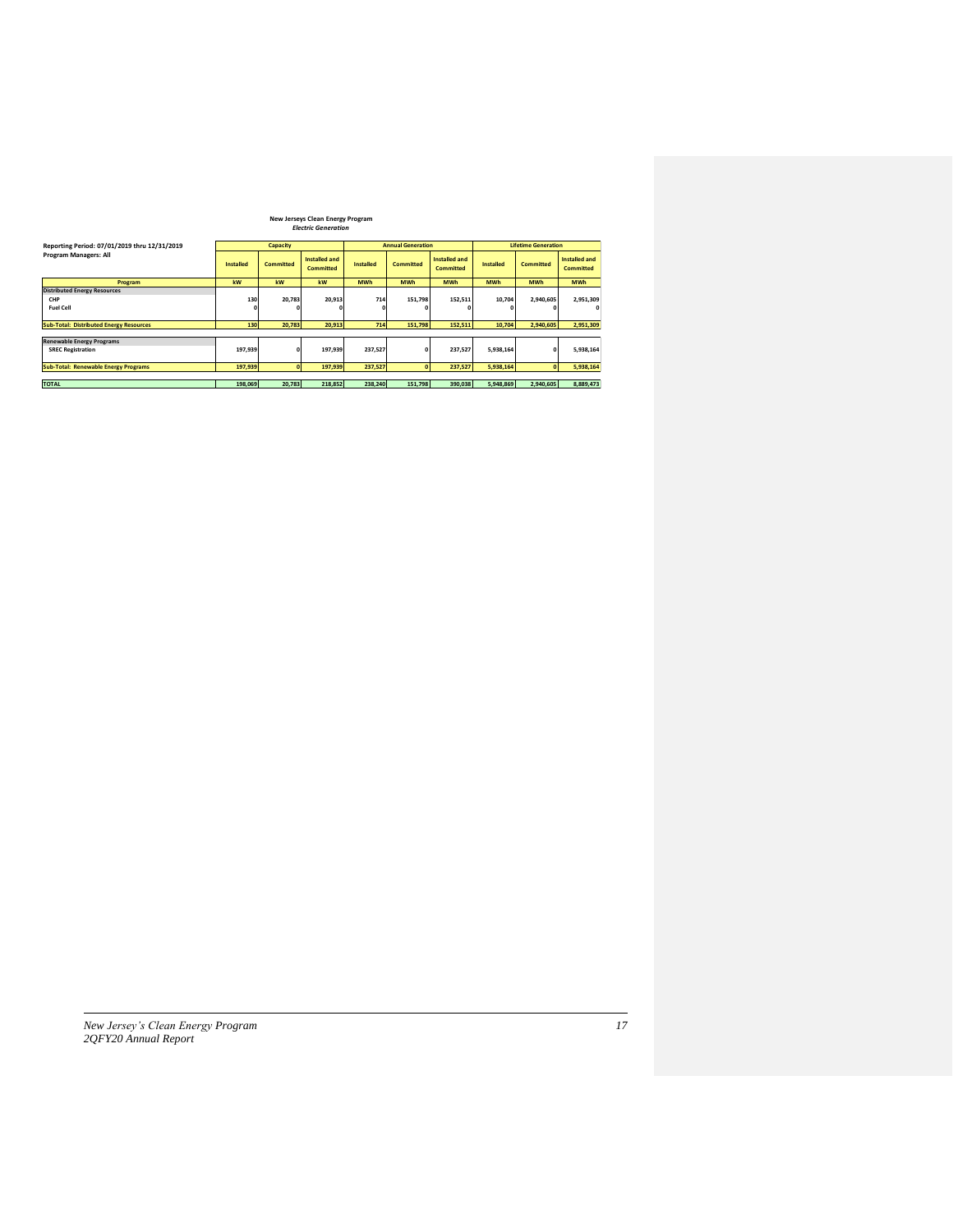## **New Jerseys Clean Energy Program**  *Emissions Reductions*

|                                                          |                 | New Jerseys Clean Energy Program<br><b>Emissions Reductions</b> |                 |        |                                      |                 |                 |           |  |
|----------------------------------------------------------|-----------------|-----------------------------------------------------------------|-----------------|--------|--------------------------------------|-----------------|-----------------|-----------|--|
| Reporting Period: 07/01/2019 thru 12/31/2019             |                 | <b>Annual Emissions Reductions</b>                              |                 |        | <b>Lifetime Emissions Reductions</b> |                 |                 |           |  |
| Program Managers: All                                    | CO <sub>2</sub> | NO <sub>x</sub>                                                 | SO <sub>2</sub> | Hg     | CO <sub>2</sub>                      | NO <sub>x</sub> | SO <sub>2</sub> | Hg        |  |
| Program                                                  | metric tons     | metric tons                                                     | metric tons     | grams  | metric tons                          | metric tons     | metric tons     | grams     |  |
| <b>Energy Efficiency Programs</b>                        |                 |                                                                 |                 |        |                                      |                 |                 |           |  |
| <b>Residential Energy Efficiency Programs</b>            |                 |                                                                 |                 |        |                                      |                 |                 |           |  |
| <b>Existing Homes</b>                                    | 7,268           | 5.50                                                            | 0.75            | 2.71   | 132,962                              | 101.32          | 11.66           | 42.13     |  |
| Residential HVAC - Electric & Gas                        | 4,401           | 3.33                                                            | 0.45            | 1.64   | 82,253                               | 62.76           | 6.92            | 25.01     |  |
| Home Performance with Energy Star                        | 2,867           | 2.17                                                            | 0.30            | 1.07   | 50,709                               | 38.56           | 4.74            | 17.12     |  |
| <b>Residential New Construction</b>                      | 3,327           | 2.38                                                            | 0.84            | 3.04   | 66,545                               | 47.65           | 16.86           | 60.89     |  |
| <b>Energy Efficient Products</b>                         | 123.983         | 79.74                                                           | 63.98           | 231.09 | 1,806,939                            | 1.161.79        | 933.47          | 3.371.64  |  |
| <b>Energy Efficient Products - Lighting</b>              | 116,787         | 75.03                                                           | 60.56           | 218.75 | 1,751,798                            | 1,125.38        | 908.44          | 3,281.23  |  |
| Energy Efficient Products - Non-Lighting                 | 7,196           | 4.71                                                            | 3.42            | 12.34  | 55,141                               | 36.41           | 25.03           | 90.41     |  |
| <b>Sub-Total: Residential Energy Efficiency Programs</b> | 134,578         | 87.62                                                           | 65.57           | 236.84 | 2,006,446                            | 1,310.76        | 961.99          | 3,474.66  |  |
| <b>Residential Low Income</b>                            |                 |                                                                 |                 |        |                                      |                 |                 |           |  |
| <b>Comfort Partners</b>                                  | 1,714           | 1.19                                                            | 0.56            | 2.03   | 25,436                               | 17.68           | 8.35            | 30.16     |  |
| Sub-Total: Residential Low Income                        | 1.714           | 1.19                                                            | 0.56            | 2.03   | 25.436                               | 17.68           | 8.35            | 30.16     |  |
| <b>C&amp;I Energy Efficiency Programs</b>                |                 |                                                                 |                 |        |                                      |                 |                 |           |  |
| <b>C&amp;I Buildings</b>                                 | 80,565          | 52.21                                                           | 40.15           | 145.01 | 1,196,690                            | 777.81          | 588.01          | 2,123.88  |  |
| C&I New Construction                                     | 852             | 0.57                                                            | 0.34            | 1.24   | 12,926                               | 8.75            | 5.11            | 18.46     |  |
| C&I Retrofit                                             | 60,382          | 38.86                                                           | 31.06           | 112.18 | 853,089                              | 549.37          | 437.57          | 1,580.48  |  |
| Pay-for-Performance New Construction                     | 1.917           | 1.34                                                            | 0.61            | 2.19   | 36,904                               | 25.83           | 11.50           | 41.54     |  |
| Pay-for-Performance                                      | 8,039           | 5.40                                                            | 3.33            | 12.02  | 138,443                              | 93.83           | 54.16           | 195.61    |  |
| Custom C&I Pilot                                         | 1,308           | 0.84                                                            | 0.68            | 2.45   | 19,615                               | 12.60           | 10.17           | 36.75     |  |
| Large Energy Users Program                               | 8,067           | 5.20                                                            | 4.13            | 14.93  | 135,713                              | 87.43           | 69.50           | 251.04    |  |
| <b>Direct Install</b>                                    | 12,317          | 8.30                                                            | 5.01            | 18.08  | 178,640                              | 120.05          | 73.57           | 265.73    |  |
| Sub-Total: C&I Energy Efficiency Programs                | 92,882          | 60.51                                                           | 45.16           | 163.09 | 1,375,330                            | 897.86          | 661.58          | 2,389.61  |  |
|                                                          |                 |                                                                 |                 |        |                                      |                 |                 |           |  |
| Multifamily<br>Multifamily                               | $\Omega$        | 0.00                                                            | 0.00            | 0.00   | 0                                    | 0.00            | 0.00            | 0.00      |  |
| Sub-Total: Multifamily                                   | $\mathbf{o}$    | 0.00                                                            | 0.00            | 0.00   | $\mathbf{0}$                         | 0.00            | 0.00            | 0.00      |  |
| <b>Sub-Total: Energy Efficiency Programs</b>             | 229,175         | 149.32                                                          | 111.29          | 401.96 | 3,407,212                            | 2,226.30        | 1,631.92        | 5,894.43  |  |
|                                                          |                 |                                                                 |                 |        |                                      |                 |                 |           |  |
| <b>Distributed Energy Resources</b>                      |                 |                                                                 |                 |        |                                      |                 |                 |           |  |
| CHP                                                      | 168             | 0.38                                                            | 0.22            | 0.00   | 2,525                                | 5.72            | 3.23            | 0.00      |  |
| <b>Fuel Cell</b>                                         | $\Omega$        | 0.00                                                            | 0.00            | 0.00   | o                                    | 0.00            | 0.00            | 0.00      |  |
| <b>Sub-Total: Distributed Energy Resources</b>           | 168             | 0.38                                                            | 0.22            | 0.00   | 2,525                                | 5.72            | 3.23            | 0.00      |  |
| <b>Renewable Energy Programs</b>                         |                 |                                                                 |                 |        |                                      |                 |                 |           |  |
| <b>SREC Registration</b>                                 | 139,493         | 89.61                                                           | 72.34           | 261.28 | 3,487,322                            | 2,240.31        | 1,808.44        | 6,531.98  |  |
| <b>Sub-Total: Renewable Energy Programs</b>              | 139,493         | 89.61                                                           | 72.34           | 261.28 | 3,487,322                            | 2,240.31        | 1,808.44        | 6,531.98  |  |
| <b>TOTAL</b>                                             | 368,836         | 239.31                                                          | 183.85          | 663.24 | 6,897,059                            | 4,472.33        | 3,443.59        | 12,426.41 |  |
|                                                          |                 |                                                                 |                 |        |                                      |                 |                 |           |  |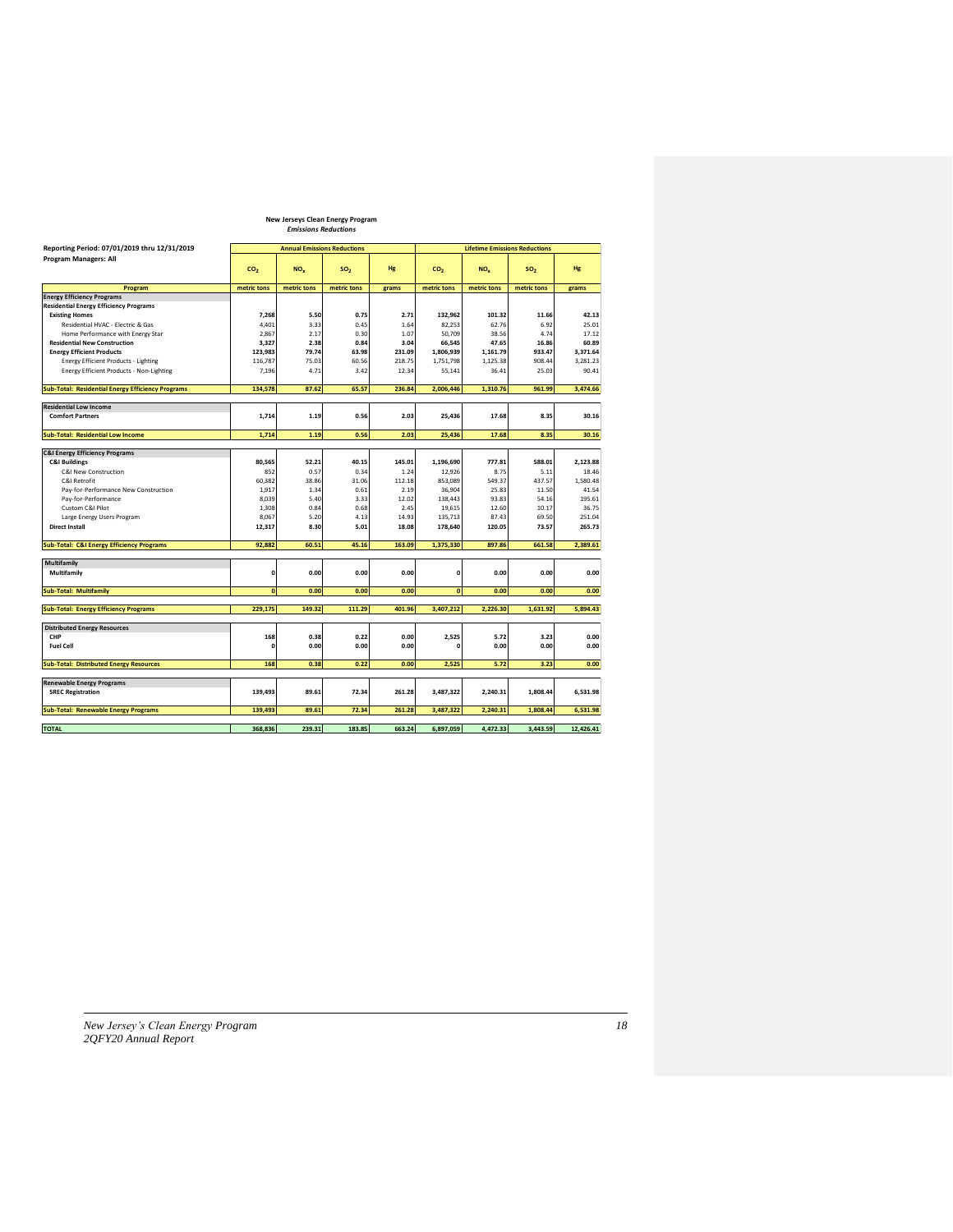## **New Jersey Clean Energy Program** *Program Metrics*

## **Reporting Period: 07/01/2019 thru 12/31/2019 Program Managers: All**

| <b>Program-Tracking Metric</b>                                                 | <b>Units</b> |
|--------------------------------------------------------------------------------|--------------|
| <b>Residential Programs</b>                                                    |              |
| EXISTING HOMES (Res HVAC - COOL Completions)                                   | 3,849        |
| Number of Central Air Conditioners and Heat Pumps Rebated                      |              |
| EXISTING HOMES (Res HVAC - WARM Completions)                                   | 4,999        |
| Number of Furnaces, Boilers and Hot Water Heaters Rebated                      |              |
| <b>EXISTING HOMES (HPwES Enrollments)</b>                                      | 2,695        |
| Number of Homes Approved to Complete HPwES Measures                            |              |
| <b>EXISTING HOMES (HPwES Completions)</b>                                      | 2,280        |
| Number of Homes that Completed HPwES Measures                                  |              |
| <b>RESIDENTIAL NEW CONSTRUCTION (Enrollments)</b>                              | 2,110        |
| Number of Homes Enrolled with Commitments to Build to RNC Efficiency Standards |              |
| RESIDENTIAL NEW CONSTRUCTION (Completions)                                     | 2,662        |
| Number of Homes Completed per RNC Efficiency Standards                         |              |
| <b>FNERGY FFFICIENT PRODUCTS</b>                                               | 12,351       |
| Number of Clothes Washers Rebated                                              |              |
| <b>ENERGY EFFICIENT PRODUCTS</b>                                               | 8,366        |
| Number of Clothes Dryers Rebated                                               |              |
| <b>ENERGY EFFICIENT PRODUCTS</b>                                               | 4,184,009    |
| Number of Lighting Units Rebated                                               |              |
| <b>ENERGY EFFICIENT PRODUCTS</b>                                               | 7,144        |
| Number of Refrigerators Rebated                                                |              |
| <b>ENERGY EFFICIENT PRODUCTS</b>                                               | 5,124        |
| Number of Recycled Appliances Rebated                                          |              |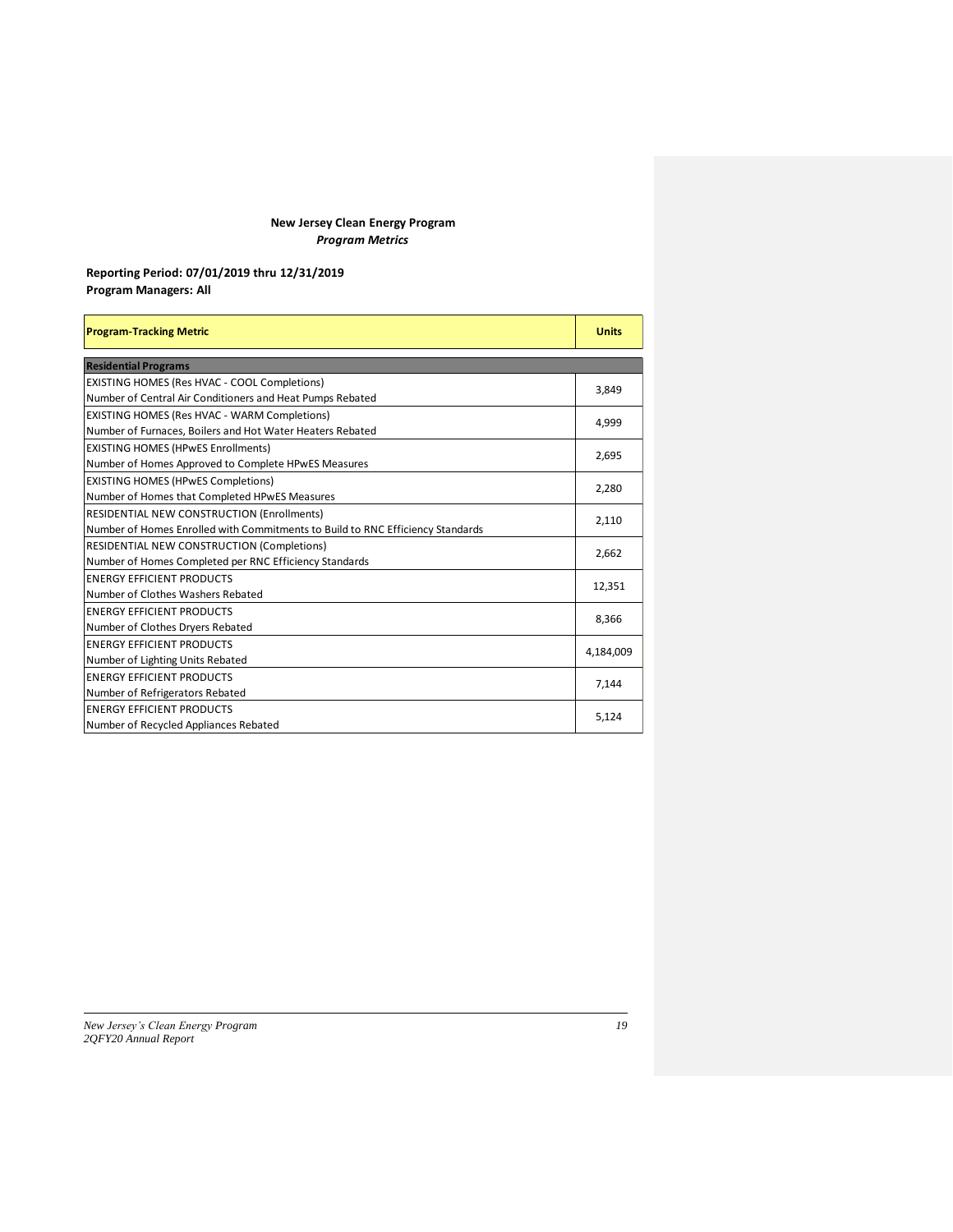| <b>Commercial &amp; Industrial Programs</b>                                              |       |
|------------------------------------------------------------------------------------------|-------|
| C&I BUILDINGS: C&I Retrofit (Applications Approved)                                      |       |
| Number of Applications Approved                                                          | 1,820 |
| C&I BUILDINGS: C&I Retrofit (Applications Completed)                                     | 1,950 |
| Number of Applications Rebated                                                           |       |
| C&I BUILDINGS: C&I NC (Applications Approved)                                            | 26    |
| Number of Applications Approved                                                          |       |
| C&I BUILDINGS: C&I NC (Applications Completed)                                           | 27    |
| Number of Applications Rebated                                                           |       |
| C&I BUILDINGS: P4P NC (Approved Energy Reduction Plans)                                  | 3     |
| Number of projects receiving P4P-NC Incentive #1 - Energy Reduction Plan                 |       |
| C&I BUILDINGS: P4P NC (Installations Completed)                                          | 5     |
| Number of projects receiving P4P-NC Incentive #2 - Installation of Recommended Measures  |       |
| C&I BUILDINGS: P4P NC (Benchmarking Reports Completed)                                   | 4     |
| Number of Projects Receiving P4P-NC Incentive #3 - Post Construction Benchmarking Report |       |
| C&I BUILDINGS: P4P EB (Approved Energy Reduction Plans)                                  | 18    |
| Number of projects receiving P4P Incentive #1 - Energy Reduction Plan                    |       |
| C&I BUILDINGS: P4P EB (Installations Completed)                                          | 14    |
| Number of projects receiving P4P Incentive #2 - Installation of Recommended Measures     |       |
| C&I BUILDINGS: P4P EB (M&V Reports) Completed                                            | 17    |
| Number of projects receiving P4P Incentive #3 - Post Construction M&V Report             |       |
| C&I BUILDINGS: LEUP (Approved Final Energy Efficiency Plans)                             | 8     |
| Number of Final Energy Efficiency Plans approved                                         |       |
| C&I BUILDINGS: LEUP (Applications Completed)                                             | 8     |
| Number of Applications Rebated                                                           |       |
| C&I BUILDINGS: CTEEP (Applications Approved)                                             | 27    |
| Number of applications approved                                                          |       |
| C&I BUILDINGS: CTEEP (Applications Completed)                                            | 18    |
| Number of applications rebated                                                           |       |
| Local Government Energy Audit - Audits Reviewed and Processed                            | 197   |
| Number of audit applications reviewed and processed                                      |       |
| Local Government Energy Audit - Audits Paid                                              | 189   |
| Number of Audit Applications Paid                                                        |       |
| Direct Install - Applications Completed                                                  | 335   |
| Number of projects completed                                                             |       |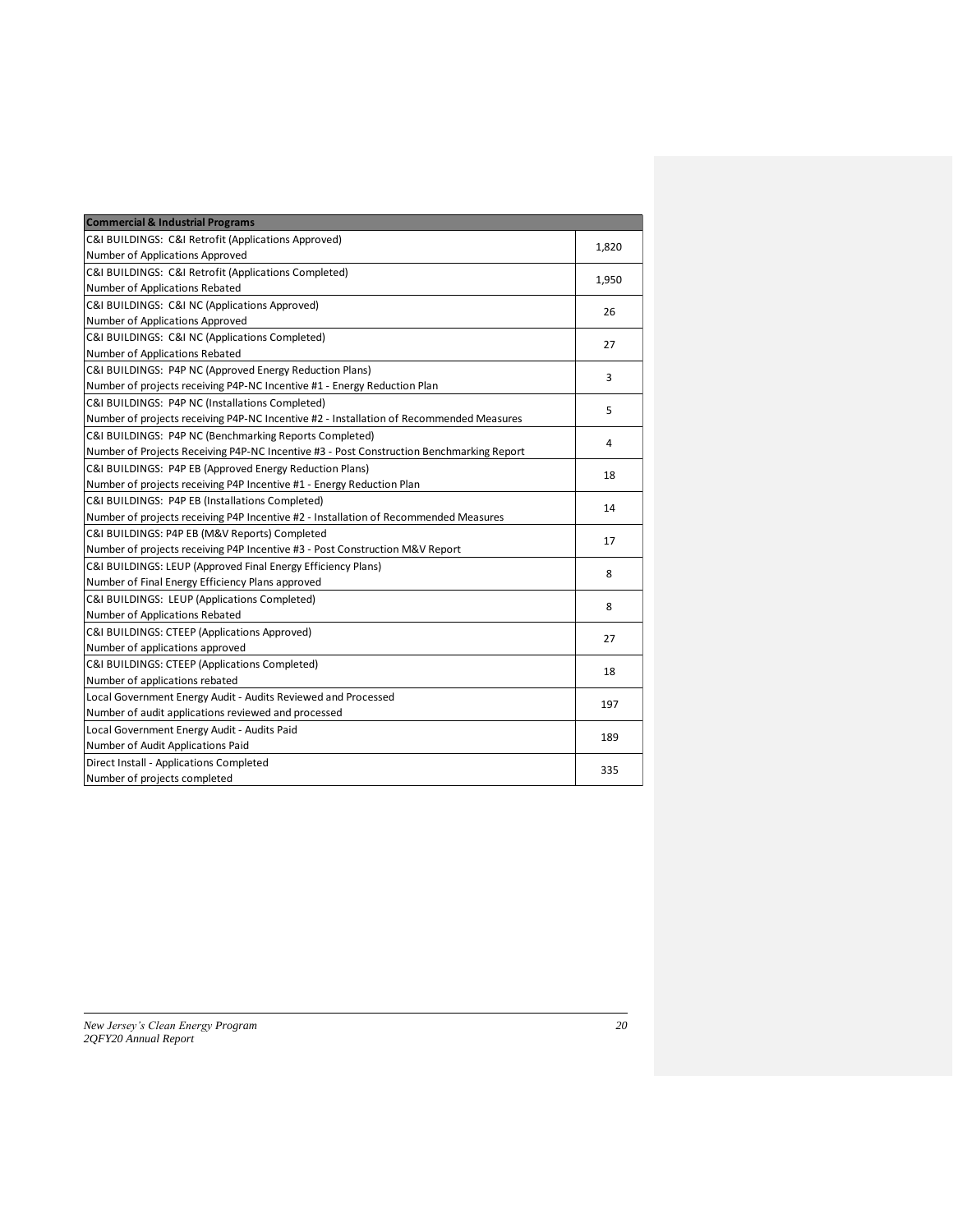| <b>Residential Low Income</b>            |          |
|------------------------------------------|----------|
| <b>Comfort Partners</b>                  | 2,014    |
| Number of Homes Completed                |          |
|                                          |          |
| <b>Distributed Energy Resources</b>      |          |
| CHP                                      | 6        |
| <b>Approved Applications</b>             |          |
| <b>CHP</b>                               | $\Omega$ |
| <b>Completed Applications</b>            |          |
| <b>Fuel Cells</b>                        | 0        |
| <b>Approved Applications</b>             |          |
| <b>Fuel Cells</b>                        | 0        |
| <b>Completed Applications</b>            |          |
| <b>Energy Storage</b>                    | $\Omega$ |
| <b>Completed Applications</b>            |          |
|                                          |          |
| <b>Renewable Energy Programs</b>         |          |
| <b>SREC Registration</b>                 | 233      |
| Number of Initial Registrations Accepted |          |
| <b>SREC Registration</b>                 | 8,213    |
| Number of Final Registrations Completed  |          |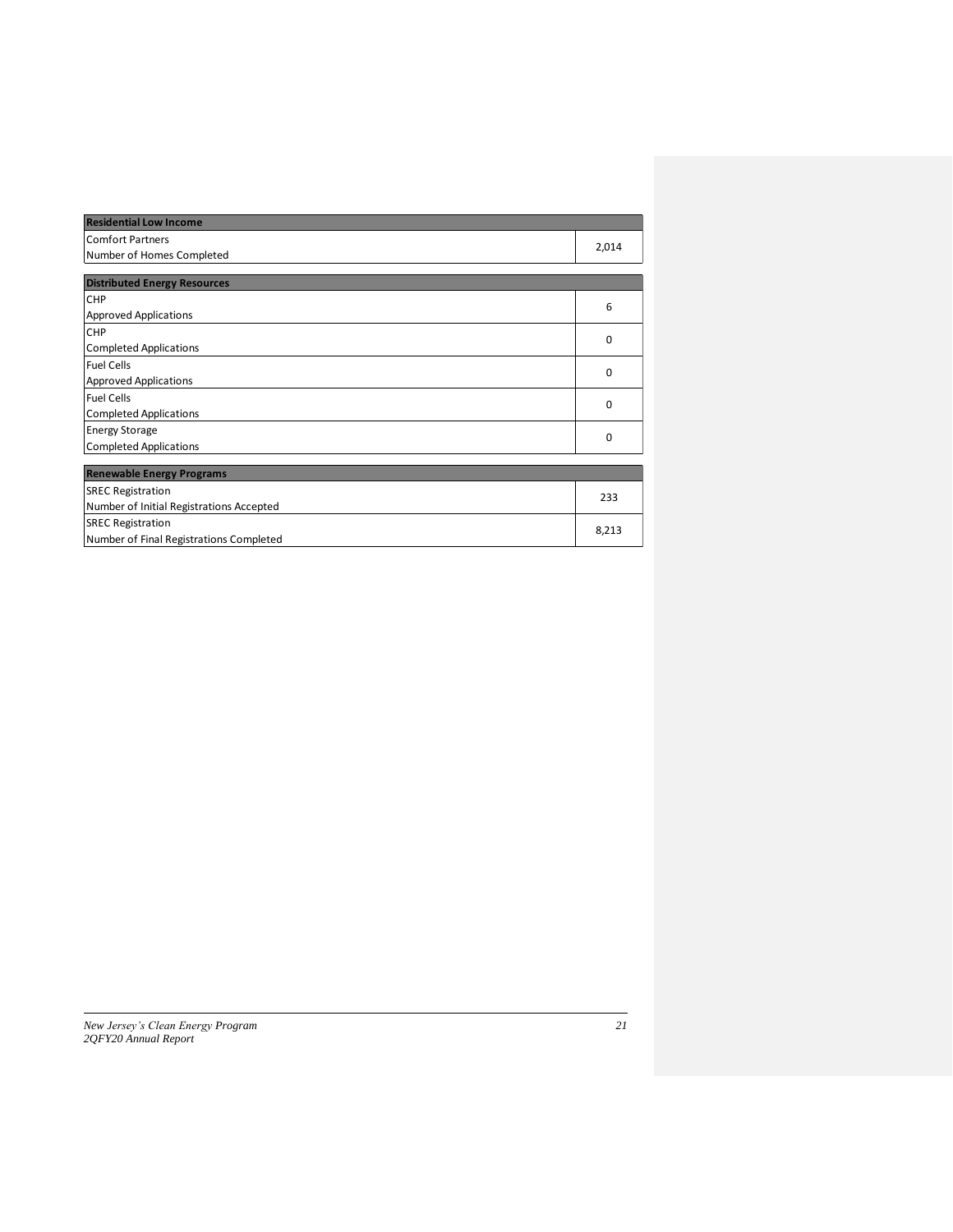# **Section V Notes and Definitions**

|                | <b>Notes</b>                                                                                                                                                                                                                                                                                                                                                                                                                                                                                                                                                                                                                                                                                                                                                              |
|----------------|---------------------------------------------------------------------------------------------------------------------------------------------------------------------------------------------------------------------------------------------------------------------------------------------------------------------------------------------------------------------------------------------------------------------------------------------------------------------------------------------------------------------------------------------------------------------------------------------------------------------------------------------------------------------------------------------------------------------------------------------------------------------------|
| $\mathbf{1}$   | For Utility Comfort Partners actual participation figures represent results reported by electric utilities only.                                                                                                                                                                                                                                                                                                                                                                                                                                                                                                                                                                                                                                                          |
|                |                                                                                                                                                                                                                                                                                                                                                                                                                                                                                                                                                                                                                                                                                                                                                                           |
|                | <b>Definitions</b>                                                                                                                                                                                                                                                                                                                                                                                                                                                                                                                                                                                                                                                                                                                                                        |
| $\mathbf{1}$   | A commitment exists where the associated customer has received a letter of commitment or other signed agreement from the NJCEP and the project is slated<br>for completion prior to an expiration date. Once completed and paid, a committed project is shifted from "Committed" to "Installed". Committed figures are<br>adjusted to reflect any commitments that are cancelled.                                                                                                                                                                                                                                                                                                                                                                                         |
| $\overline{2}$ | Committed Expenditures are the amount of rebate commitments that exist as of the end of the reporting period. A committed expenditure may also be<br>represented by a contractor who has completed the work but has yet to be paid.                                                                                                                                                                                                                                                                                                                                                                                                                                                                                                                                       |
| 3              | Administration and Program Development Expenditures are direct labor and employee overhead costs incurred in developing and managing the New Jersey's<br>Clean Energy Programs by the NJBPU's Division of Clean Energy, the utility program managers, the Economic Development Authority, or any other program<br>manager, except those costs that are appropriately allocated to any of the other expense categories described below, plus the costs of facilities (including<br>telephone, computers, supplies, etc.) and legal support services. For the NJCEP Market Managers, Administration and Program Development Expenditures are<br>those costs identified in the market managers contracts as "Program Administration costs.                                   |
| $\overline{4}$ | Sales, Call Centers, Marketing and Website Expenditures<br>- Sales and Call Center Expenditures are expenses related to the enrollment of program participants and in working with trade allies. This category includes<br>activities that close leads and those that involve direct interaction with customers, either in person or over the telephone. It also includes inbound and outbound<br>telemarketing and call center activities.<br>- Marketing and Website Expenditures are costs incurred for advertising, promotions, third-party or internal marketing, advertising agency activities and<br>services, postage, and exhibits and trade shows. Marketing activities are those that generate leads and general program awareness and include the development |
|                | and production of collateral materials such as brochures, direct mail materials, etc.                                                                                                                                                                                                                                                                                                                                                                                                                                                                                                                                                                                                                                                                                     |
| 5.             | Training Expenditures are costs related to training including the planning and execution of training events, seminar materials, etc.                                                                                                                                                                                                                                                                                                                                                                                                                                                                                                                                                                                                                                      |
| 6              | Rebates, Grants and Other Direct Incentives are rebates and other direct incentives paid to participating customers and any payments made pursuant to any<br>Clean Energy Program grant.                                                                                                                                                                                                                                                                                                                                                                                                                                                                                                                                                                                  |
| $\overline{7}$ | Rebate Processing, Inspections and Other Quality Control Expenditures are costs incurred in processing and tracking rebate, grant and other program<br>applications and payments, and in inspecting qualified projects to ensure compliance with program requirements and other quality control measures.                                                                                                                                                                                                                                                                                                                                                                                                                                                                 |
| 8              | Evaluation and Related Research Expenditures are costs related to market research and program evaluation, including the collection and input of<br>information, technical support, collaborative input, process support, and any required outside studies.                                                                                                                                                                                                                                                                                                                                                                                                                                                                                                                |
| 9              | Installed Savings represents the savings accrued as a result of the initiation of a given program and the installation of recorded measures.                                                                                                                                                                                                                                                                                                                                                                                                                                                                                                                                                                                                                              |
| 10             | Committed Savings represents the savings that will accrue from commitments for program participation made in the reporting period, but scheduled for<br>installation in future reporting periods.                                                                                                                                                                                                                                                                                                                                                                                                                                                                                                                                                                         |
| 11             | Annual Savings means the yearly (12 months) savings that will result from a measure installed or committed to during the program year.                                                                                                                                                                                                                                                                                                                                                                                                                                                                                                                                                                                                                                    |
| 12             | Lifetime Savings means the savings to be accrued over the expected life of a measure installed or committed to during the program year.                                                                                                                                                                                                                                                                                                                                                                                                                                                                                                                                                                                                                                   |
| 13             | DEP Emissions Reduction Factors for electric programs are as follows:<br>- C02 (Carbon Dioxide) emissions are reduced by 1,111.79 lbs per MWh saved<br>- Nox (Nitric Oxide) emissions are reduced by 0.95 lbs. Per MWh saved<br>- S02 (Sulfur Dioxide) emissions are reduced by 2.21 lbs per MWh saved<br>- Hg (Mercury) emissions are reduced by 2.11 mg per MWh saved                                                                                                                                                                                                                                                                                                                                                                                                   |
| 14             | DEP Emissions Reduction Factors for gas programs are as follows:<br>- C02 (Carbon Dioxide) emissions are reduced by 11.7 lbs per Therm saved<br>- Nox (Nitric Oxide) emissions are reduced by .0092 Ibs per Therm saved                                                                                                                                                                                                                                                                                                                                                                                                                                                                                                                                                   |